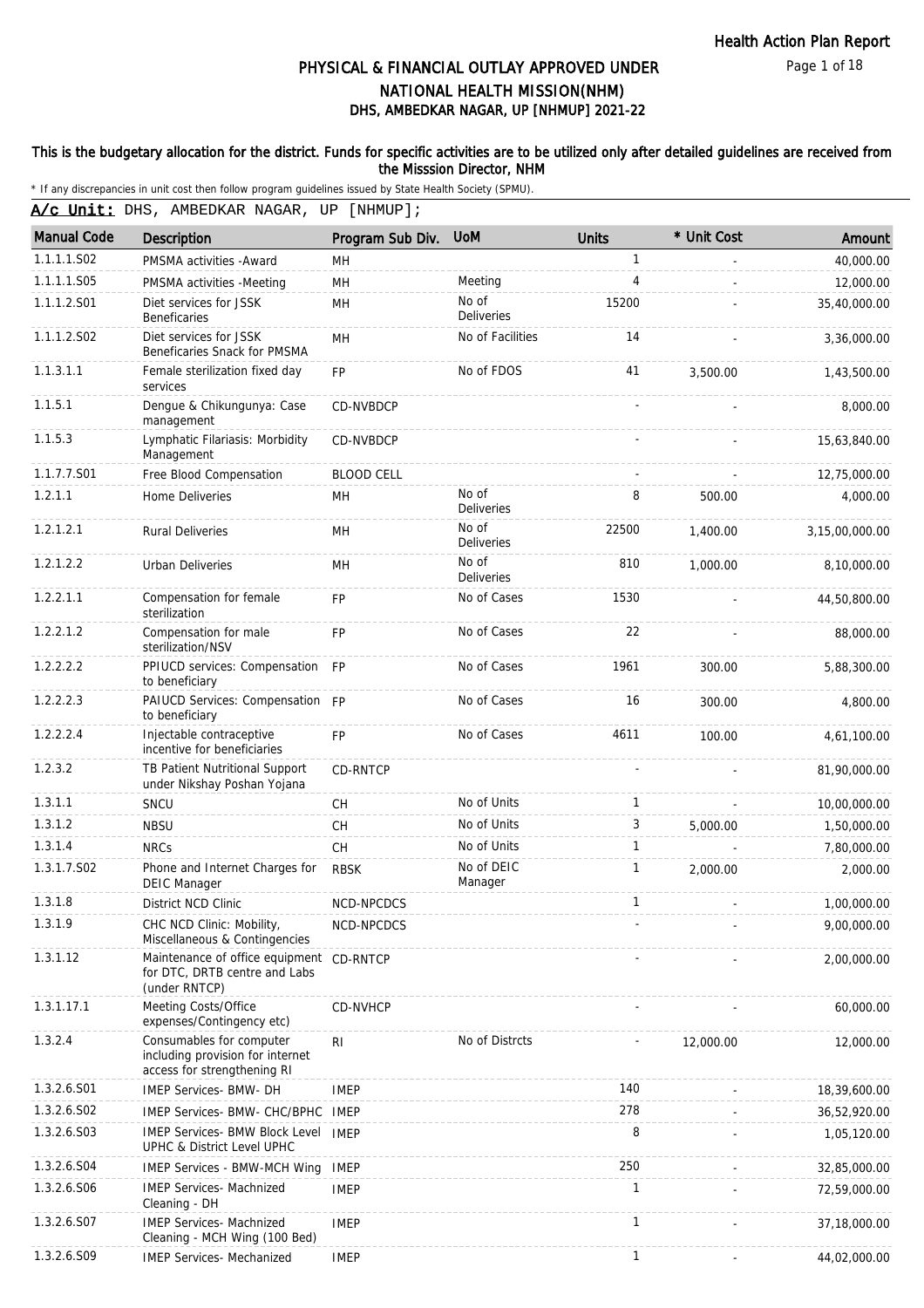Page 2 of 18

# DHS, AMBEDKAR NAGAR, UP [NHMUP] 2021-22 PHYSICAL & FINANCIAL OUTLAY APPROVED UNDER NATIONAL HEALTH MISSION(NHM)

## This is the budgetary allocation for the district. Funds for specific activities are to be utilized only after detailed guidelines are received from the Misssion Director, NHM

| <b>Manual Code</b> | <b>Description</b>                                                                                                                                                                                           | Program Sub Div. | <b>UoM</b>                 | <b>Units</b> | * Unit Cost | Amount         |
|--------------------|--------------------------------------------------------------------------------------------------------------------------------------------------------------------------------------------------------------|------------------|----------------------------|--------------|-------------|----------------|
|                    | Laundry- District Level Hospital                                                                                                                                                                             |                  |                            |              |             |                |
| 1.3.2.6.S10        | IMEP Services- Cleaning -<br>CHC/BPHC                                                                                                                                                                        | <b>IMEP</b>      | per bed per<br>month       | 278          | 548.35      | 18,29,296.00   |
| 1.3.2.6.S11        | IMEP Services-Cleaning - MCH<br>Wing                                                                                                                                                                         | <b>IMEP</b>      | per bed per<br>month       | 150          | 548.35      | 9,87,030.00    |
| 1.3.2.6.S17        | <b>IMEP Services- Mechanized</b><br>Laundry- MCH Wing (100 Bed)                                                                                                                                              | <b>IMEP</b>      |                            | 1            |             | 13,45,000.00   |
| 2.2.1              | POL for Family Planning/ Others                                                                                                                                                                              | FP               | No of FDOS                 | 41           | 1,000.00    | 41,000.00      |
| 2.2.3              | Mobility support for RBSK Mobile<br>health team                                                                                                                                                              | <b>RBSK</b>      | No of Vehicle              | 18           | 33,000.00   | 71,28,000.00   |
| 2.2.4              | Support for RBSK: CUG<br>connection per team and rental                                                                                                                                                      | <b>RBSK</b>      | No of Team                 | 18           | 200.00      | 43,200.00      |
| 2.2.11             | Any Other                                                                                                                                                                                                    |                  |                            |              |             | 1,59,000.00    |
| 2.3.1.1.2          | Monthly Village Health and<br><b>Nutrition Days</b>                                                                                                                                                          | R <sub>1</sub>   | No of Session              | 4666         | 100.00      | 4,66,600.00    |
| 2.3.1.10           | Mobility support for mobile<br>health team/ TA/DA to<br>vaccinators                                                                                                                                          | R <sub>1</sub>   | No of Vehicle              | 3            | 3,96,000.00 | 11,88,000.00   |
| 2.3.1.11           | Outreach for demand<br>generation, testing and<br>treatment of Viral Hepatitis<br>through Mobile Medical<br>Units/NGOs/CBOs/etc                                                                              | CD-NVHCP         |                            |              |             | 20,000.00      |
| 2.3.2.3            | DMHP: Targeted interventions at NCD-NMHP<br>community level Activities &<br>interventions targeted at<br>schools, colleges, workplaces,<br>out of school adolescents, urban<br>slums and suicide prevention. |                  |                            | 1            |             | 6,00,000.00    |
| 2.3.3.2            | Screening and free spectacles to<br>school children                                                                                                                                                          | NCD-NPCB         | No of Cases                |              |             | 8,41,050.00    |
| 2.3.3.3            | Screening and free spectacles<br>for near work to Old Person                                                                                                                                                 | NCD-NPCB         | No of Cases                |              |             | 4,20,525.00    |
| 2.3.3.4.1          | Coverage of Public School and<br>Private school                                                                                                                                                              | NCD-NTCP         |                            | 1            |             | 4,99,660.00    |
| 2.3.3.4.5          | Sensitization campaign for<br>college students                                                                                                                                                               | NCD-NTCP         |                            | $\mathbf{1}$ |             | 2,00,000.00    |
| 3.1.1.3.2.S01      | ASHA/AWW/Volunteer Incentive<br>for detection of leprosy                                                                                                                                                     | CD-NLEP          |                            |              |             | 21,750.00      |
| 3.1.1.3.2.S02      | ASHA Incentive for PB<br>(Treatment completion)                                                                                                                                                              | CD-NLEP          |                            |              |             | 19,600.00      |
| 3.1.1.3.2.S03      | <b>ASHA Incentive for MB</b><br>(Treatment completion)                                                                                                                                                       | CD-NLEP          |                            |              |             | 20,880.00      |
| 3.1.1.3.3          | Any Other ASHS Incentives<br>(ASHA Involvement under NLEP<br>- Sensitisation)                                                                                                                                | CD-NLEP          |                            |              |             | 46,500.00      |
| 3.1.1.3.A.S01      | ASHA Incentive/ Honorarium for<br>Malaria and LLIN Distribution                                                                                                                                              | CD-NVBDCP        |                            |              |             | 2,25,000.00    |
| 3.1.1.3.A.S02      | ASHA Incentive for Dengue and<br>Chikungunya                                                                                                                                                                 | CD-NVBDCP        |                            |              |             | 23,81,000.00   |
| 3.1.1.3.A.S05      | Honorarium for Drug Distribution CD-NVBDCP<br>including ASHAs and supervisors<br>involved in MDA                                                                                                             |                  |                            |              |             | 62,99,820.00   |
| 3.1.1.4.A.1.S01    | ASHA Incentive Filling of CBAC<br>forms and familly folder of<br>patients with confirm NCD cases                                                                                                             | <b>CP</b>        | No. of<br>Beneficiaries    |              | 10.00       | 30,19,200.00   |
| 3.1.1.1.4.S09.A    | ASHA incentive for HRP<br>identification and follow up                                                                                                                                                       | MН               | No of HRP                  | 5500         | 300.00      | 16,50,000.00   |
| 3.1.1.1.1.S01      | JSY Incentive to ASHA                                                                                                                                                                                        | MH               | No of<br><b>Deliveries</b> | 18900        |             | 1,13,40,000.00 |
| 3.1.1.1.1.S03      | National Iron Plus Incentive for<br>mobilizing children and/or                                                                                                                                               | СH               | No of ASHA                 | 2350         | 50.00       | 7,05,000.00    |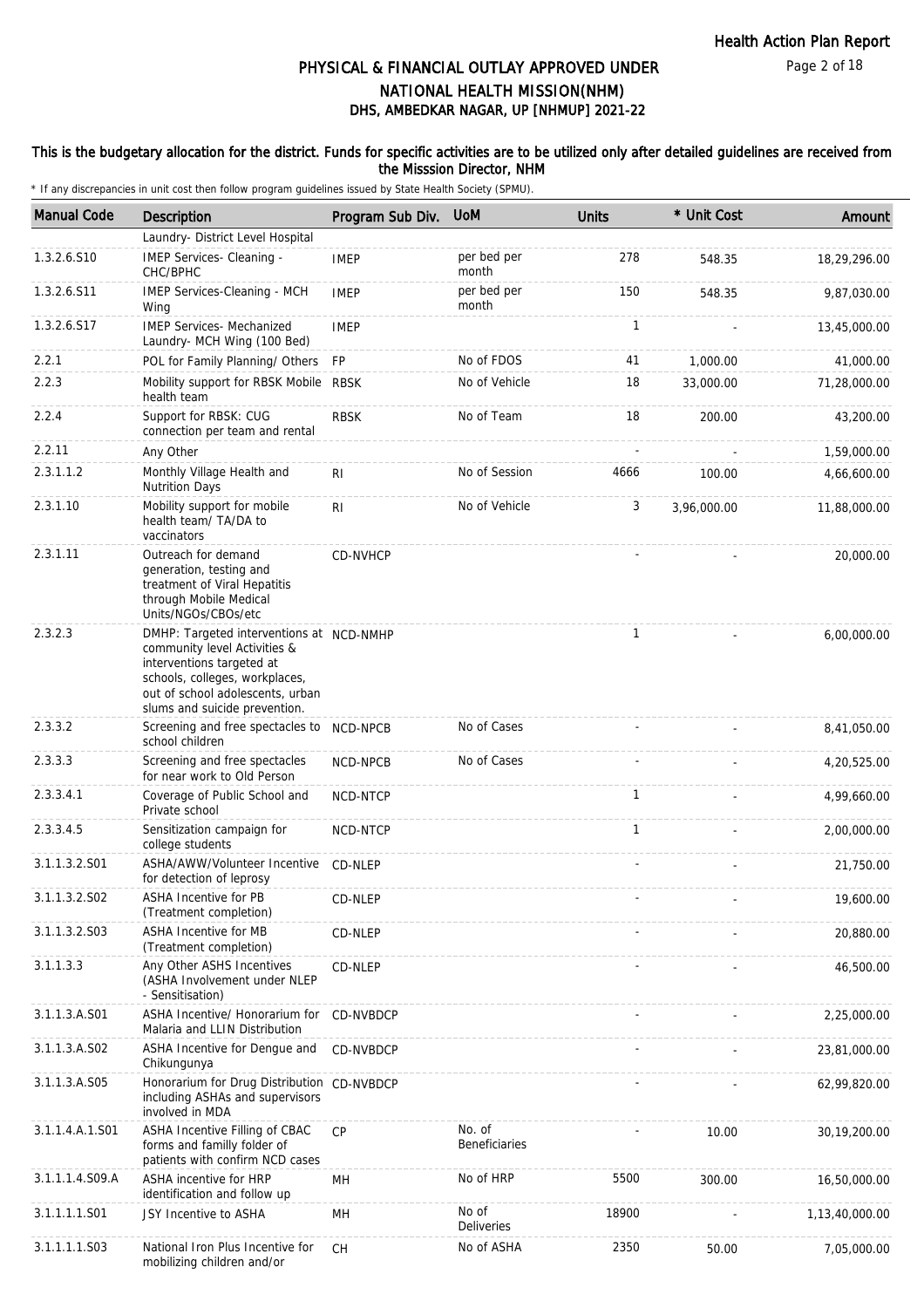#### This is the budgetary allocation for the district. Funds for specific activities are to be utilized only after detailed guidelines are received from the Misssion Director, NHM

| <b>Manual Code</b> | <b>Description</b>                                                                                               | Program Sub Div. | <b>UoM</b>                               | <b>Units</b> | * Unit Cost | Amount         |
|--------------------|------------------------------------------------------------------------------------------------------------------|------------------|------------------------------------------|--------------|-------------|----------------|
|                    | ensuring compliance and<br>reporting (6-59 months)                                                               |                  |                                          |              |             |                |
| 3.1.1.1.2.S01      | ASHA incentive under MAA<br>programme @ Rs 100 per ASHA<br>for quarterly mother's meeting                        | <b>CH</b>        | No of ASHA                               | 2350         | 100.00      | 9,40,000.00    |
| 3.1.1.1.2.S02      | Incentive for Home Based<br>Newborn Care programme                                                               | <b>CH</b>        | No. of Child                             | 51952        | 250.00      | 1,29,88,000.00 |
| 3.1.1.1.2.S04      | Incentive for referral of SAM<br>cases to NRC and for follow up<br>of discharge SAM children from<br><b>NRCs</b> | CH               | No.of SAM<br>Child referal &<br>followup | $\mathbf{1}$ | 150.00      | 28,800.00      |
| 3.1.1.1.2.S05      | Incentive for National<br>Deworming Day for mobilising<br>out of school children                                 | <b>RKSK</b>      | <b>ASHA</b>                              | 2255         | 100.00      | 2,25,500.00    |
| 3.1.1.1.2.S06      | Incentive for IDCF for<br>prophylactic distribution of ORS<br>to family with under-five<br>children.             | <b>CH</b>        | No of ASHA                               | 2350         | 100.00      | 2,35,000.00    |
| 3.1.1.1.2.S07      | Incentive to ASHA for Quaterly<br>Visit Under HBYC                                                               | <b>CH</b>        | No of Children                           | 13308        | 50.00       | 33,27,000.00   |
| 3.1.1.1.3.S01      | ASHA Incentive under<br>Immunzation                                                                              | RI               | No of Children                           | 56974        | 225.00      | 1,28,19,240.00 |
| 3.1.1.1.4.S08      | ASHA incentive for injectable<br>contraceptive (Antara)                                                          | <b>FP</b>        | No of Cases                              | 3547         | 100.00      | 3,54,700.00    |
| 3.1.1.1.4.S09.B    | Reimbursement of travel<br>expenses for accompanying a<br>women to facility for medical<br>abortion              | <b>FP</b>        | No of Cases                              | 30           | 225.00      | 6,750.00       |
| 3.1.1.1.4.S09.C    | Reimbursement of travel<br>expenses for accompanying a<br>women to facility for surgical<br>abortion (MVA/EVA)   | <b>FP</b>        | No of Cases                              | 30           | 150.00      | 4,500.00       |
| 3.1.1.1.4.S01      | ASHA Incentives under Saas<br>Bahu Sammellan                                                                     | <b>FP</b>        | No of Events                             | 1903         | 100.00      | 1,90,300.00    |
| 3.1.1.1.4.S02      | ASHA Incentives under Nayi Pehl FP<br>Kit                                                                        |                  | No of Kits                               | 9400         | 100.00      | 9,40,000.00    |
| 3.1.1.1.4.S04      | ASHA PPIUCD incentive for<br>accompanying the client for<br>PPIUCD insertion                                     | <b>FP</b>        | No of Cases                              | 2058         | 150.00      | 3,08,700.00    |
| 3.1.1.1.4.S05      | ASHA PAIUCD incentive for<br>accompanying the client for<br>PAIUCD insertion                                     | <b>FP</b>        | No. of cases                             | 16           | 150.00      | 2,400.00       |
| 3.1.1.1.4.S06.A    | ASHA incentive under ESB<br>scheme for promoting spacing of<br>births between 02 children                        | <b>FP</b>        | No. of cases                             | 2133         | 500.00      | 10,66,500.00   |
| 3.1.1.1.4.S06.B    | ASHA incentive under ESB<br>scheme for promoting spacing of<br>02 years after marriage                           | <b>FP</b>        | No. of cases                             | 1370         |             | 6,85,000.00    |
| 3.1.1.1.4.S07      | ASHA incentive under ESB<br>scheme for promoting Adoption<br>of Limiting Method upto Two<br>Children             | <b>FP</b>        | No of Cases                              | 249          | 1,000.00    | 2,49,000.00    |
| 3.1.1.5            | ASHA incentives for routine<br>activities                                                                        | <b>CP</b>        | No. of Rural &<br>Rurban ASHA            |              | 2,000.00    | 5,75,88,000.00 |
| 3.1.1.6.S01        | Incentive to ASHA Facilitator for<br>CBAC, HRP and SAM Tracking                                                  | CP               | No of AF                                 |              | 1,700.00    | 24,48,000.00   |
| 3.1.1.6.S02        | Incentive to ASHA for Health<br>Promotion Day                                                                    | <b>CP</b>        | No. of Rural &<br>Rurban ASHA            |              | 200.00      | 57,58,800.00   |
| 3.1.1.6.S03        | Incentive to ASHA under PMMVY CP                                                                                 |                  | No. of<br>Beneficiaries                  |              | 100.00      | 16,92,600.00   |
| 3.1.1.6.S04        | ASHA Beema- Pradhan Mantri<br>Jeevan Jyoti & Suraksh Bima<br>Yojna                                               | CP               |                                          |              |             | 8,37,366.00    |
| 3.1.3.1.1.S01      | Asha/ Asha Sangni Uniform                                                                                        | CP               | No. of Rural,                            |              | 600.00      | 15,22,800.00   |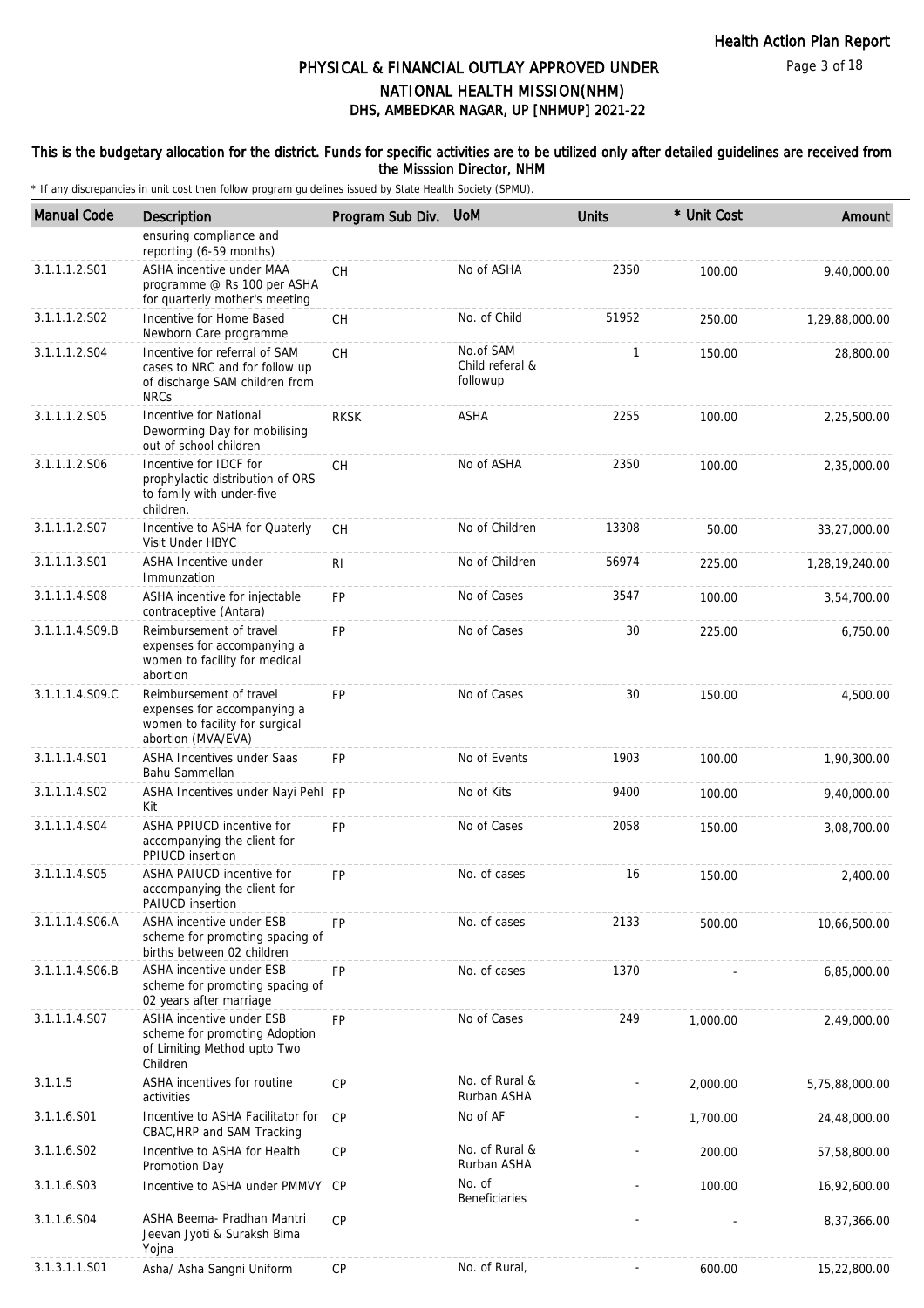## This is the budgetary allocation for the district. Funds for specific activities are to be utilized only after detailed guidelines are received from the Misssion Director, NHM

| <b>Manual Code</b> | <b>Description</b>                                                                                                                | Program Sub Div. | <b>UoM</b>                             | <b>Units</b> | * Unit Cost | Amount         |
|--------------------|-----------------------------------------------------------------------------------------------------------------------------------|------------------|----------------------------------------|--------------|-------------|----------------|
|                    |                                                                                                                                   |                  | Rurban ASHA<br>& AF                    |              |             |                |
| 3.1.3.1.1.S02      | Asha/ Asha Sangni Umbrella                                                                                                        | CP               | No. of<br>Rural, Rurban<br>ASHA & AF   |              | 200.00      | 5,07,600.00    |
| 3.1.3.1.3          | Awards to ASHA's/Link workers                                                                                                     | <b>CP</b>        | No. of<br>Rural, Urban<br>,Rurban ASHA |              | 300.00      | 8,21,800.00    |
| 3.1.3.1.6          | Supervision costs by ASHA<br>facilitators (Shangni) (12<br>months)                                                                | CP               | No of AF                               |              | 7,200.00    | 1,03,68,000.00 |
| 3.1.1.1.3.S02.A    | Mobilization of children through<br>ASHA or other mobilizers                                                                      | R <sub>l</sub>   | No of Session                          | 25455        | 150.00      | 38,18,250.00   |
| 3.1.3.5.S01        | Incentive for other link workers<br>for Prepration of Due List of<br>Childrens to be immunized                                    | R <sub>l</sub>   | No of Session                          | 288          | 100.00      | 28,800.00      |
| 3.1.2.10.S03       | Incentive to ASHA Cluster<br>Meeting                                                                                              | CP               |                                        |              |             | 19,00,950.00   |
| 3.2.3.1.1          | <b>Treatment Supporter</b><br>Honorarium (Rs 1000)                                                                                | CD-RNTCP         |                                        |              |             | 18,00,000.00   |
| 3.2.3.1.2          | <b>Treatment Supporter</b><br>Honorarium (Rs 5000)                                                                                | CD-RNTCP         |                                        |              |             | 4,14,000.00    |
| 3.2.3.1.3          | Incentive for informant (Rs 500)                                                                                                  | CD-RNTCP         |                                        |              |             | 3,01,950.00    |
| 3.2.3.1.4.S01      | <b>State/District TB Forums</b>                                                                                                   | CD-RNTCP         |                                        |              |             | 5,000.00       |
| 3.2.3.1.4.S02      | <b>Community Engagement</b><br>activities /Incentive for<br>community<br>volunteers/supervisors /LT etc<br>undertaking ACF        | CD-RNTCP         |                                        |              |             | 18,50,000.00   |
| 3.2.1.1.S02        | Other activities under Mission<br>Parivar Vikas: Demand<br>Generation (Saas Bahu<br>Sammellan)                                    | <b>FP</b>        | No of Events                           | 1903         | 1,500.00    | 28,54,500.00   |
| 3.3.2              | Orientation Workshops,<br>Trainings and capacity building<br>of PRI for RKS at District Health<br>Societies, CHC and PHC          | CP               |                                        |              |             | 18,13,100.00   |
| 3.3.3.2            | Training of PRI's<br>representatives/ Police<br>personnel/ Teachers/ Transport<br>personnel/ NGO personnel/<br>other stakeholders | NCD-NTCP         |                                        | $\mathbf{1}$ |             | 30,000.00      |
| 3.3.3.3            | Training of PRI under National<br>Program for Climate Change and<br>Human Health (NPCCHH)                                         | NCD-NPCCHH       |                                        | 1            |             | 70,000.00      |
| 3.3.4.S01          | <b>AAA Platform</b>                                                                                                               | CP               | No. of Rural &<br>Rurban ASHA          |              | 75.00       | 37,65,150.00   |
| 4.1.1              | <b>District Hospitals</b>                                                                                                         | CP               | No. of DH                              | $\mathbf{1}$ | 5,00,000.00 | 5,00,000.00    |
| 4.1.3              | <b>Community Health Centers</b>                                                                                                   | <b>CP</b>        | No of CHC                              | 11           | 2,50,000.00 | 27,50,000.00   |
| 4.1.4              | Primary Health Centers                                                                                                            | <b>CP</b>        | No of PHC                              | 26           | 87,500.00   | 22,75,000.00   |
| 4.1.5              | Sub Centers                                                                                                                       | CP               | No. of Sub<br>Centre                   |              | 10,000.00   | 27,00,000.00   |
| 4.1.6              | Village Health Sanitation &<br><b>Nutrition Committee</b>                                                                         | CP               | No. of VHSNC                           |              | 10,000.00   | 1,34,20,000.00 |
| 4.1.7.S01          | H&WC Additional Untied Grant-<br><b>SC</b>                                                                                        | CP               | No. of HWC-<br><b>SC</b>               |              | 30,000.00   | 47,30,000.00   |
| 4.1.7.S02          | H&WC Additional Untied Grant-<br><b>PHC</b>                                                                                       | <b>CP</b>        | No. of HWC-<br>PHC                     |              | 50,000.00   | 11,50,000.00   |
| 5.1.1.2.8          | Infrastructure strengthening of<br>SC to H&WC                                                                                     | CP               | No. of HWC-<br><b>SC</b>               |              | 7,00,000.00 | 82,50,000.00   |
| 5.1.1.2.9          | Infrastructure strengthening of<br>PHC to H&WC                                                                                    | CP               | No. of HWC-<br>PHC                     |              | 2,74,000.00 | 10,96,000.00   |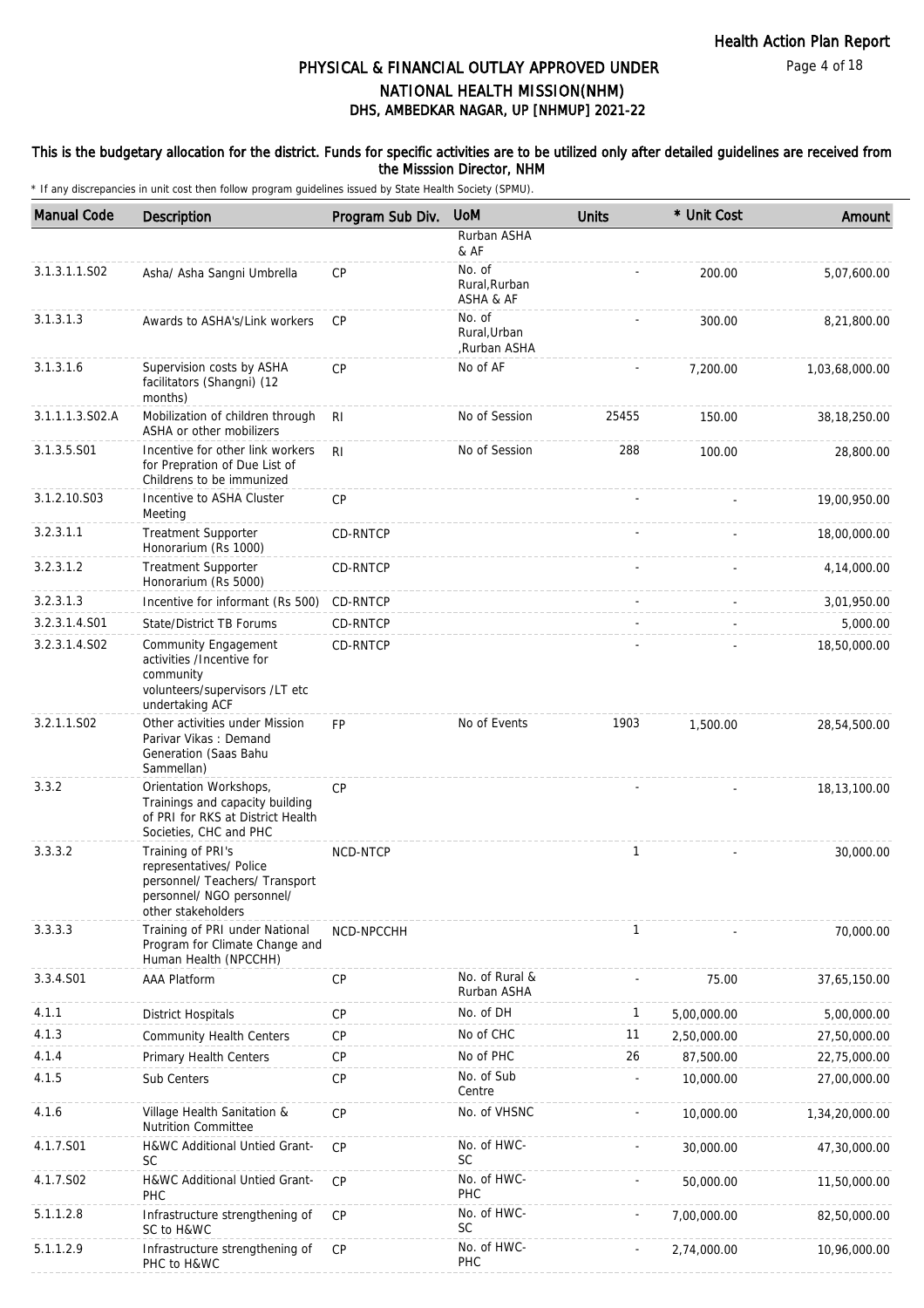Page 5 of 18

# DHS, AMBEDKAR NAGAR, UP [NHMUP] 2021-22 PHYSICAL & FINANCIAL OUTLAY APPROVED UNDER NATIONAL HEALTH MISSION(NHM)

## This is the budgetary allocation for the district. Funds for specific activities are to be utilized only after detailed guidelines are received from the Misssion Director, NHM

| <b>Manual Code</b> | Description                                                               | Program Sub Div.  | <b>UoM</b>                               | <b>Units</b> | * Unit Cost | Amount       |
|--------------------|---------------------------------------------------------------------------|-------------------|------------------------------------------|--------------|-------------|--------------|
| 5.1.2              | Sub Centre Rent and<br>Contingencies                                      | CP                |                                          | ÷,           |             | 50,58,000.00 |
| 5.3.3              | Blood bank/ Blood storage/ Day<br>care centre for<br>hemoglobinopathies   | <b>BLOOD CELL</b> | Lumpsump                                 |              |             | 50,000.00    |
| 5.3.9              | Safety Pits                                                               | RI                | No of piece                              | $\mathbf{1}$ | 6,000.00    | 6,000.00     |
| 5.3.14             | Civil Works under RNTCP                                                   | CD-RNTCP          |                                          | ÷.           |             | 1,20,000.00  |
| 6.1.1.1.2.S02      | FRU Strengthening                                                         | MН                | List of<br>Different<br>Equipment        |              |             | 10,41,198.00 |
| 6.1.1.1.5          | Any other Equipment<br>(Instrument and Equipment for<br>HWC)              | MH                | List of<br><b>Different</b><br>Equipment | 4            |             | 8,00,000.00  |
| 6.1.1.2.4.S05      | Procurement of Phototherepy for CH<br><b>NBSU</b>                         |                   | No of Units                              | 2            | 65,000.00   | 1,30,000.00  |
| 6.1.1.2.4.S06      | Procurement of Radiant Warmer CH<br>for NBSU                              |                   | No of Units                              | 4            | 65,000.00   | 2,40,000.00  |
| 6.1.1.3.3          | Minilap kits                                                              | FP                | No of Kits                               | 10           | 3,000.00    | 30,000.00    |
| 6.1.1.3.5          | PPIUCD forceps                                                            | FP                | No of Kelly<br>forcep                    | 50           | 600.00      | 30,000.00    |
| 6.1.1.5.2          | Equipment for DEIC                                                        | <b>RBSK</b>       |                                          | $\mathbf{1}$ |             | 23,72,000.00 |
| 6.1.5.1.1          | Grant-in-aid for Vision Centre<br>(PHC) (Govt.)                           | NCD-NPCB          |                                          |              |             | 1,00,000.00  |
| 6.1.1.21.1         | Recurring GIA: Machinery &<br>Equipment for DH                            | NCD-NPHCE         |                                          | $\mathbf{1}$ |             | 1,50,000.00  |
| 6.1.2.6.F1.S03     | IT Recurring Expenses for PHC                                             | CP                |                                          |              |             | 95,000.00    |
| 6.1.2.6.F1.S04     | Laptop for HWC-PHC                                                        | CP                |                                          |              |             | 2,60,000.00  |
| 6.1.4.3.1          | <b>MCR</b>                                                                | CD-NLEP           |                                          |              |             | 12,000.00    |
| 6.1.4.3.2          | Aids/Appliance                                                            | CD-NLEP           |                                          |              |             | 17,000.00    |
| 6.1.4.3.3          | Equipment                                                                 | CD-NLEP           |                                          |              |             | 5,000.00     |
| 6.1.6.1            | Repairs of Laparoscopes                                                   |                   | No of<br>Laproscopes                     | $\mathbf{1}$ | 25,000.00   | 25,000.00    |
| 6.1.6.3            | <b>Equipment Maintenance</b>                                              | CD-RNTCP          |                                          |              |             | 6,00,000.00  |
| 6.1.6.7            | Any Other blood Bank Located at BLOOD CELL<br><b>Medical Collages</b>     |                   |                                          |              |             | 2,50,000.00  |
| 6.2.1.1.A7.S05.a   | Drugs & Consumables Normal<br>Delivery L1 Facility                        | MH                | No of<br>Deliveries                      | 8900         |             | 1,78,000.00  |
| 6.2.1.1.A7.S05.b   | Drugs & Consumables Normal<br>Delivery L2 Facility                        | MН                | No of<br>Deliveries                      | 9000         |             | 3,60,000.00  |
| 6.2.1.1.A7.S05.c   | Drugs & Consumables Normal<br>Delivery L3 Facility                        | MH                | No of<br><b>Deliveries</b>               | 5900         |             | 4,72,000.00  |
| 6.2.1.1.A7.S05.d   | Drugs & Consumables Caesarean MH<br>Delivery L3 Facility                  |                   | No of<br>Deliveries                      | 800          |             | 2,88,000.00  |
| 6.2.1.1.A7.S05.k   | Normal Delivery L3 Medical<br>College (A Category @ Rs.400)               | MН                | No of<br>Deliveries                      | 300          |             | 1,20,000.00  |
| 6.2.1.1.A7.S05.m   | Medical College (Simple LSCS)(<br>A Category @ Rs.1800)                   | MН                | No of<br>Deliveries                      | 200          |             | 3,60,000.00  |
| 6.2.1.2.2.12       | AEFI kit under RI Program                                                 | RI                | No. of Kits                              | 55           | 200.00      | 11,000.00    |
| 6.2.1.3.1          | Nayi Pehl Kit                                                             | FP                | No of Kits                               | 9400         | 220.00      | 20,68,000.00 |
| 6.2.1.5.1          | Medicine for Mobile health team                                           | <b>RBSK</b>       | No of Team                               | 18           | 5,000.00    | 90,000.00    |
| 6.2.1.6.1          | Red/Black plastic bags et                                                 | R <sub>l</sub>    | No of Session                            | 23328        | 9.00        | 2,09,952.00  |
| 6.2.1.6.2          | Bleach/Hypochlorite solution/<br>Twin bucket                              | R <sub>l</sub>    | No of Facilities                         |              |             | 16,500.00    |
| 6.2.2.1.4          | Replenishment of ASHA HBNC<br>kits                                        | CP                | No of ASHA                               |              | 150.00      | 3,40,200.00  |
| 6.2.2.2.2          | Drugs and Supplies for blood<br>related disorders-<br>Haemoglobinopathies | <b>BLOOD CELL</b> |                                          |              |             | 1,10,000.00  |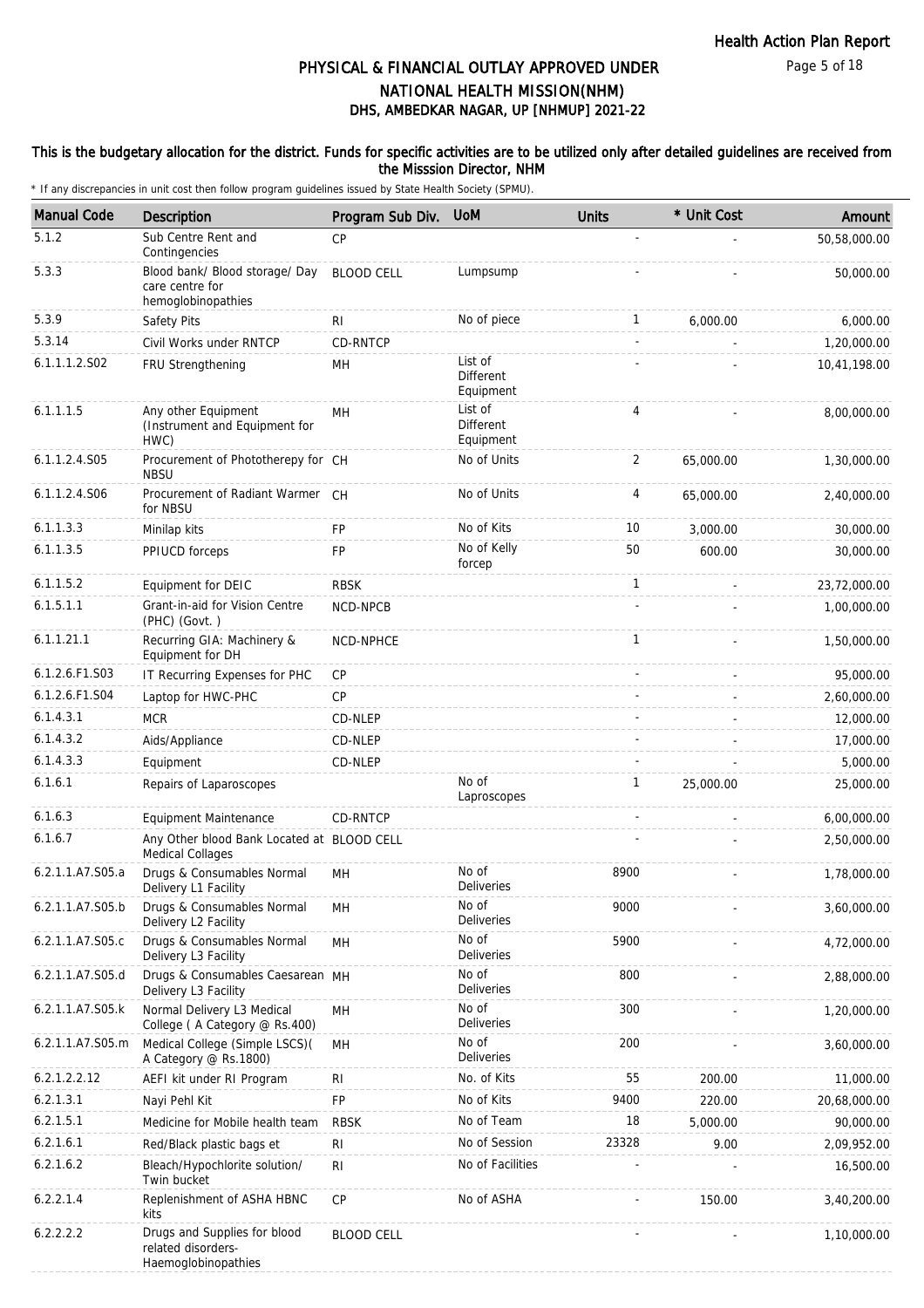Page 6 of 18

# DHS, AMBEDKAR NAGAR, UP [NHMUP] 2021-22 PHYSICAL & FINANCIAL OUTLAY APPROVED UNDER NATIONAL HEALTH MISSION(NHM)

## This is the budgetary allocation for the district. Funds for specific activities are to be utilized only after detailed guidelines are received from the Misssion Director, NHM

| <b>Manual Code</b> | Description                                                                                                | Program Sub Div. | <b>UoM</b>                                                | <b>Units</b> | * Unit Cost | Amount         |
|--------------------|------------------------------------------------------------------------------------------------------------|------------------|-----------------------------------------------------------|--------------|-------------|----------------|
| 6.2.2.4.1          | Drugs & Supplies for Ayush                                                                                 | AYUSH            | No of Doctors                                             | 34           | 50,000.00   | 17,00,000.00   |
| 6.2.2.6.1          | Lab strengthening of SHC - HWC CP                                                                          |                  |                                                           |              |             | 30,07,500.00   |
| 6.2.2.6.2          | Lab strengthening of PHC - HWC CP                                                                          |                  |                                                           |              |             | 10,90,000.00   |
| 6.2.3.1.1          | Chloroquine phosphate tablets                                                                              | CD-NVBDCP        |                                                           |              |             | 15,000.00      |
| 6.2.3.1.2          | Primaguine tablets 2.5 mg                                                                                  | CD-NVBDCP        |                                                           |              |             | 7,500.00       |
| 6.2.3.1.3          | Primaquine tablets 7.5 mg                                                                                  | CD-NVBDCP        |                                                           |              |             | 15,000.00      |
| 6.2.3.1.8          | Dengue NS1 antigen kit                                                                                     | CD-NVBDCP        |                                                           |              |             | 22,000.00      |
| 6.2.3.1.12         | RDT Malaria - bi-valent (For Non CD-NVBDCP<br>Project states)                                              |                  |                                                           |              |             | 2,13,500.00    |
| 6.2.3.2.1          | Supportive drugs, lab. Reagents                                                                            | CD-NLEP          |                                                           |              |             | 13,000.00      |
| 6.2.3.3.1          | Laboratory Materials                                                                                       | CD-RNTCP         |                                                           |              |             | 17,10,000.00   |
| 6.2.3.3.2          | Procurement of Drugs                                                                                       | CD-RNTCP         |                                                           |              |             | 8,80,000.00    |
| 6.2.4.1.1          | Assistance for<br>consumables/drugs/medicines to<br>the Govt./District Hospital for<br>Cat sx etc          | NCD-NPCB         | No of Cases                                               |              |             | 14,79,720.00   |
| 6.2.4.5.1          | Drugs & Consumables for NCD<br>Management (incl. Diabetes,<br>Hypertension, Strokes etc)for<br>whole dist. | NCD-NPCDCS       |                                                           | $\mathbf{1}$ |             | 2,00,000.00    |
| 6.2.4.5.3          | Drugs & Diagnostic for NCD<br>Management incl. Diabetes,<br>Hypertension, Strokes etc                      | NCD-NPCDCS       |                                                           |              |             | 2,70,000.00    |
| $6.1.3.2.a.$ S01   | Free Diagnostics for Pregnant<br>women under JSSK - USG on<br>PPP for PMSMA                                | MН               | No of ANC                                                 | 1200         |             | 3,60,000.00    |
| $6.1.3.2.a.$ SO2   | Free Diagnostics for Pregnant<br>women under JSSK- AVD for for<br>HIV & Syphilis at VHNDs                  | MH               | No of ANC                                                 | 642          |             |                |
| 6.1.3.2.a.S03      | Free Diagnostics for Pregnant<br>women under JSSK-MH                                                       | MН               | No of ANC                                                 | 48000        |             | 4,80,000.00    |
| 6.1.3.2.b          | Free Diagnostics for Sick infants<br>under JSSK                                                            | CH               | No of Units                                               | $\mathbf{1}$ |             | 1,20,000.00    |
| 6.3.1.S03          | Any other (please specify)                                                                                 |                  |                                                           |              |             | 1,06,00,000.00 |
| 7.5.1              | Tribal Patient Support &<br><b>Transportation Charges</b>                                                  | CD-RNTCP         |                                                           |              |             | 73,600.00      |
| 7.5.2              | Sample collecton &<br>transportation charges                                                               | CD-RNTCP         |                                                           |              |             | 4,48,625.00    |
| 8.1.1.1            | ANMs - MH                                                                                                  | MН               | No of MH ANM                                              | 93           |             | 2,06,25,525.00 |
| 8.1.1.1.S01        | ANM For New Sub-Center - CP                                                                                | CP               |                                                           |              |             | 43,71,960.00   |
| 8.1.1.2.S01        | Staff Nurses-100 Beded MCH<br>Wing Neotology                                                               | MH               | No of MCH<br>Neonatology<br>trained Staff<br><b>Nurse</b> |              |             | 60,22,847.00   |
| 8.1.1.2.S02        | Staff Nurses-100 Beded MCH<br>Wing nursing sister                                                          | MН               | No of MCH<br><b>Nursing Sister</b>                        |              |             | 12,44,938.00   |
| 8.1.1.2.S05        | Staff Nurses-MH                                                                                            | MН               | No of MH<br><b>Staff Nurse</b>                            | 51           |             | 1,60,96,386.00 |
| 8.1.1.2.S11        | Staff Nurse HWC - CP                                                                                       | <b>CP</b>        |                                                           |              |             | 50,95,726.00   |
| 8.1.1.2.S12        | Staff Nurses HWC - MH                                                                                      | MH               |                                                           | 12           |             | 14,40,936.00   |
| 8.1.1.5.S01        | Laboratory Technicians -100<br>Beded MCH Wing                                                              | MH               | No of MCH<br>Laboratory<br>Technician                     |              |             | 10,42,842.00   |
| 8.1.1.5.S02        | Laboratory Technicians -HR                                                                                 | <b>HR</b>        |                                                           | 2            |             | 5,29,632.00    |
| 8.1.1.5.S04        | Laboratory Technicians - RNTCP                                                                             | CD-RNTCP         |                                                           |              |             | 28,22,848.00   |
| 8.1.1.6.S05        | OT Technician                                                                                              | <b>MIS</b>       | No of MH OT<br>technician                                 |              |             | 5,29,200.00    |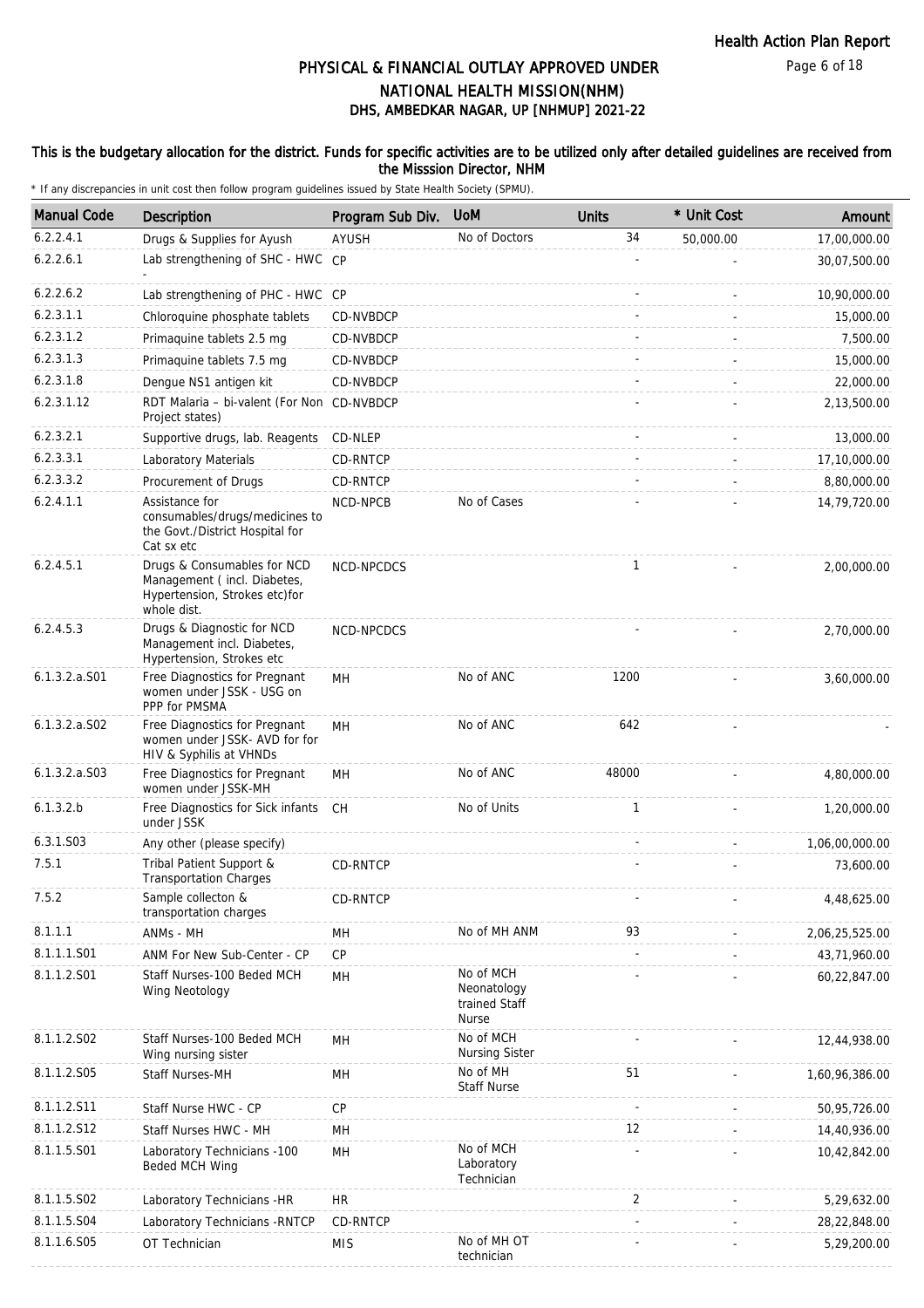Page 7 of 18

# DHS, AMBEDKAR NAGAR, UP [NHMUP] 2021-22 PHYSICAL & FINANCIAL OUTLAY APPROVED UNDER NATIONAL HEALTH MISSION(NHM)

## This is the budgetary allocation for the district. Funds for specific activities are to be utilized only after detailed guidelines are received from the Misssion Director, NHM

| <b>Manual Code</b> | Description                                                                              | Program Sub Div. | <b>UoM</b>                                                         | <b>Units</b>   | * Unit Cost | Amount         |
|--------------------|------------------------------------------------------------------------------------------|------------------|--------------------------------------------------------------------|----------------|-------------|----------------|
| 8.1.1.6.S06        | OT Technician-MCH Wing                                                                   | MН               | No of MCH OT<br>Technician                                         |                |             | 3,48,035.00    |
| 8.1.1.9            | Radiographer/ X-ray technician                                                           | <b>HR</b>        |                                                                    | $\overline{2}$ |             | 5,29,632.00    |
| 8.1.1.10.S02       | Physiotherapist/ Occupational<br>Therapist-CD-NLEP                                       | CD-NLEP          |                                                                    |                |             | 4,58,615.00    |
| 8.1.1.12.S02       | Para Medical Worker CD-NLEP                                                              | CD-NLEP          |                                                                    |                |             | 11,50,758.00   |
| 8.1.2.1.S01        | Obstetricians and Gynaecologists MH<br>-100 Beded MCH Wing                               |                  | No of MCH<br>Obstetricians<br>and<br>Gynaecologist<br><sub>S</sub> |                |             | 47,62,800.00   |
| 8.1.2.1.S03        | Obstetricians and Gynaecologists HS<br>-DH Strengthening                                 |                  |                                                                    |                |             | 12,00,000.00   |
| 8.1.2.1.S04        | Obstetricians and Gynaecologists MH<br>-MH                                               |                  | No of MH<br>Obstetricians<br>and<br>Gynaecologist<br>S             |                |             | 43,20,000.00   |
| 8.1.2.2.S01        | Paediatricians- 100 Beded MCH<br>Wing                                                    | MH               | No of MCH<br>Pediatrician                                          |                |             | 32,40,000.00   |
| 8.1.2.2.S04        | Paediatricians- DH Strengthening HS                                                      |                  |                                                                    |                |             | 24,00,000.00   |
| 8.1.2.3.S02        | Anaesthetists -100 Beded MCH<br>Wing                                                     | <b>MH</b>        | No of MCH<br>Anesthetic                                            |                |             | 32,40,000.00   |
| 8.1.2.3.S05        | Anaesthetists -MH                                                                        | MН               | No of MH<br>Anesthetic                                             |                |             | 43,20,000.00   |
| 8.1.2.4.SO2        | Surgeons-DH Strengthening                                                                | <b>HS</b>        |                                                                    |                |             | 17,60,913.00   |
| 8.1.2.5.S01        | Radiologists- 100 Beded MCH<br>Wing                                                      | MH               | No of MCH<br>Radiologist                                           |                |             | 11,70,000.00   |
| 8.1.2.6.S01        | Pathologists/ Haemotologists-<br>100 Beded MCH Wing                                      | MН               | No of MCH<br>Pathologist                                           |                |             | 10,80,000.00   |
| 8.1.2.6.S03        | Pathologists/ Haemotologists-<br>DH Strengthening                                        | <b>HS</b>        |                                                                    |                |             | 24,00,000.00   |
| 8.1.3.1.S01        | Physician/Consultant Medicine-<br>DH Strengthening                                       | <b>HS</b>        |                                                                    |                |             | 12,00,000.00   |
| 8.1.3.5.S01        | Ophthalmologists-NCD-NPCB                                                                | NCD-NPCB         |                                                                    |                |             | 7,92,000.00    |
| 8.1.3.10.S01       | FRU Operationalization for<br>Gynae & anesthetist specialist on<br>call from govt sector | MH               | No of C<br>Section                                                 | 12             |             | 36,000.00      |
| 8.1.3.10.S02       | FRU Operationalization<br>Gynecologists specialist on call<br>from pvt sector            | MН               | No of C<br>Section                                                 | 6              |             | 27,000.00      |
| 8.1.3.10.S03       | FRU Operationalization<br>anesthetist specialist on call for<br>from pvt sector          | MH               | No of C<br>Section                                                 | 6              |             | 18,000.00      |
| 8.1.4.1.S01        | Dental Surgeons- DH &CHC                                                                 | HR               |                                                                    | 3              |             | 13,96,752.00   |
| 8.1.5.S02          | Medical Officers - DH<br>Strengthening                                                   | <b>HS</b>        |                                                                    |                |             | 23,66,100.00   |
| 8.1.5.S03          | Medical Officers -MH                                                                     | MH               | No of MH LMO                                                       |                |             | 11,70,000.00   |
| 8.1.5.S06          | Medical Officers -CD-RNTCP                                                               | CD-RNTCP         |                                                                    |                |             | 7,20,000.00    |
| 8.1.6.1            | <b>AYUSH MOS</b>                                                                         | <b>AYUSH</b>     |                                                                    | 34             |             | 1,72,06,061.00 |
| 8.1.6.2            | Pharmacist - AYUSH                                                                       | <b>AYUSH</b>     |                                                                    | 10             |             | 21,16,084.00   |
| 8.1.7.1.1          | MOs-AYUSH                                                                                | <b>RBSK</b>      |                                                                    | 31             |             | 1,45,74,048.00 |
| 8.1.7.1.2.S01      | MOs-MBBS                                                                                 | <b>RBSK</b>      |                                                                    | 2              |             | 14,68,008.00   |
| 8.1.7.1.2.S02      | MOs-Dental MO/ BDS                                                                       | <b>RBSK</b>      |                                                                    | 3              |             | 21,40,740.00   |
| 8.1.7.1.3          | <b>Staff Nurse</b>                                                                       | <b>RBSK</b>      |                                                                    | 6              |             | 20,18,304.00   |
| 8.1.7.1.4          | ANM                                                                                      | <b>RBSK</b>      |                                                                    | 12             |             | 23,06,412.00   |
| 8.1.7.1.5.S01      | Para Medical Worker                                                                      | <b>RBSK</b>      |                                                                    | 13             |             | 31,48,704.00   |
| 8.1.7.1.5.S02      | Pharmacists                                                                              | <b>RBSK</b>      |                                                                    | 5              |             | 12,36,526.00   |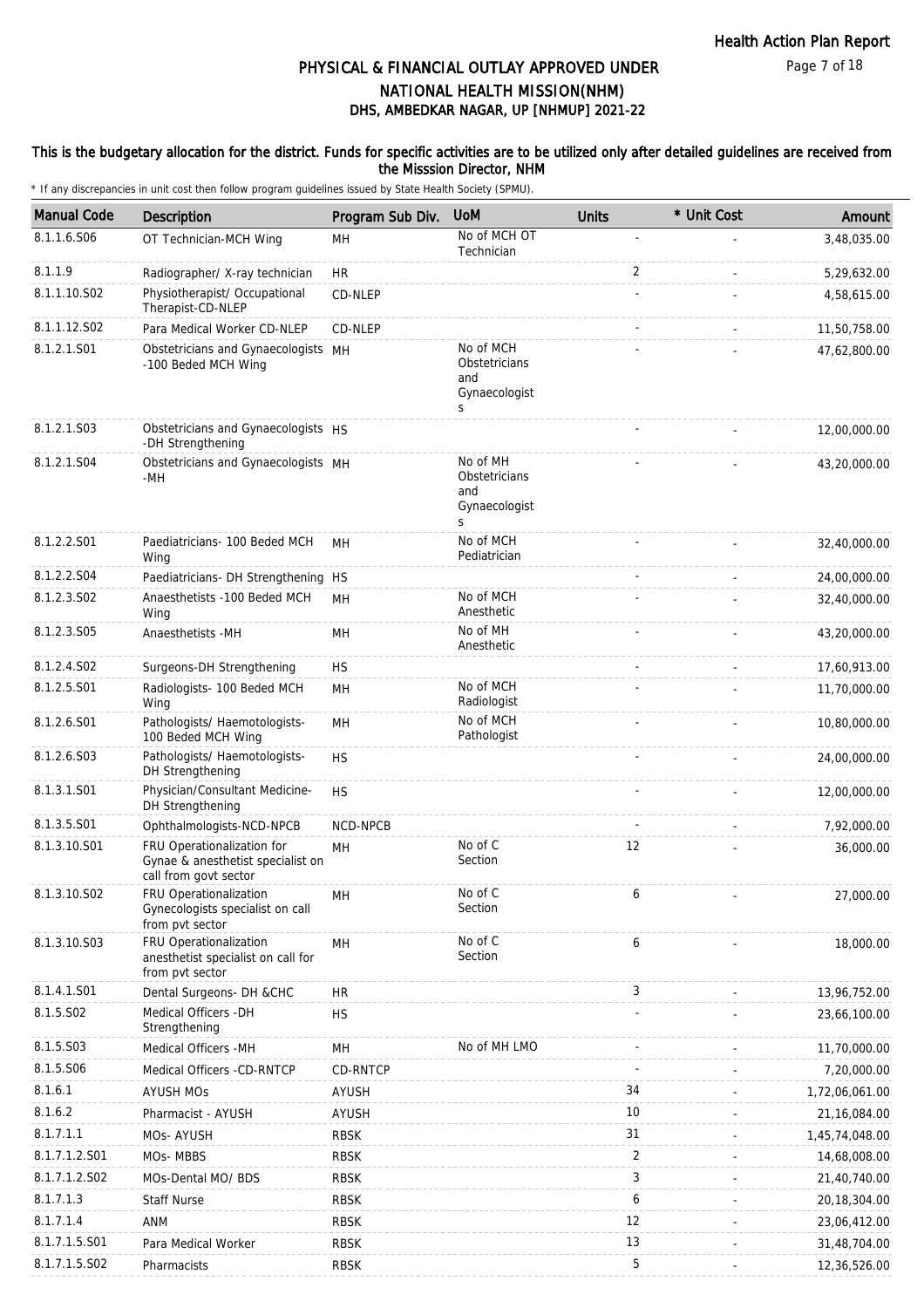Page 8 of 18

# DHS, AMBEDKAR NAGAR, UP [NHMUP] 2021-22 PHYSICAL & FINANCIAL OUTLAY APPROVED UNDER NATIONAL HEALTH MISSION(NHM)

## This is the budgetary allocation for the district. Funds for specific activities are to be utilized only after detailed guidelines are received from the Misssion Director, NHM

| <b>Manual Code</b> | Description                                                 | Program Sub Div.  | <b>UoM</b>                     | <b>Units</b>   | * Unit Cost | Amount         |
|--------------------|-------------------------------------------------------------|-------------------|--------------------------------|----------------|-------------|----------------|
| 8.1.8.1            | Medical Officers                                            | <b>CH</b>         | No. of Mos                     | $\mathbf{1}$   |             | 7,56,000.00    |
| 8.1.8.2            | <b>Staff Nurse</b>                                          | <b>CH</b>         | No. of SNs                     | 4              |             | 13, 19, 256.00 |
| 8.1.8.3            | Cook cum caretaker                                          | CH                | No. of Cook<br>cum Caretaker   | $\overline{2}$ |             | 3,08,551.00    |
| 8.1.8.5            | Feeding demonstrator for NRC                                | <b>CH</b>         | No. of FDs                     | 1              | ÷.          | 3,04,454.00    |
| 8.1.9.1.S01        | Paediatrician SNCU-CH                                       | CH                | No. of<br>Peadiatrician        | 3              |             | 60,00,000.00   |
| 8.1.9.3.S01        | Staff Nurse - SNCU/KMC                                      | СH                | No. of SNs                     | 12             |             | 36,01,602.00   |
| 8.1.9.3.SO2        | Staff Nurse -NBSU                                           | CH                | No. of SNs                     | 9              |             | 22,60,332.00   |
| 8.1.9.6.S02        | Others- SNCU Staff ( Ward<br>Aaya/ Cleaner/ Security Guard) | <b>CH</b>         |                                | 9              |             | 16,09,484.00   |
| 8.1.9.6.S03        | Others- SNCU Staff DEO                                      | CH                | no. of Posts                   | 1              |             | 2,49,046.00    |
| 8.1.10.3.S01       | Staff Nurses - DH Strengthening                             | <b>HS</b>         |                                |                |             | 50,40,000.00   |
| 8.1.10.3.S02       | Staff Nurses Incharge - DH<br>Strengthening                 | <b>HS</b>         |                                |                |             | 3,84,000.00    |
| 8.1.12.1           | Mid-level Service Provider                                  | CP                |                                |                |             | 59,78,655.00   |
| 8.1.12.2           | Performance incentive for Mid-<br>level service providers   | <b>CP</b>         | No. of HWC-<br>CHO             |                | 15,000.00   | 50,17,500.00   |
| 8.1.13.1.S03       | Counsellor - RMNCHA-FW                                      | FP                | No of<br>Counsellors/m<br>onth | 6              | 15,073.00   | 12,83,807.00   |
| 8.1.13.1.S04       | Counsellor - RNTCP                                          | CD-RNTCP          |                                |                |             | 2,33,000.00    |
| 8.1.13.10          | TBHV-CD-RNTCP                                               | CD-RNTCP          |                                |                |             | 8,11,448.00    |
| 8.1.13.16          | Ophthalmic Assistant/<br>Refractionist NCD-NPCB             | NCD-NPCB          |                                |                |             | 2,34,933.00    |
| 8.1.13.22.S02      | Cook UPHSSP                                                 | <b>HS</b>         |                                |                |             | 3,53,279.00    |
| 8.1.13.22.S03      | Dietician/ Nutritionist UPHSSP                              | <b>HS</b>         |                                |                |             | 4,08,870.00    |
| 8.1.13.22.S04      | Lab Technician UPHSSP                                       | <b>HS</b>         |                                |                |             | 7,62,387.00    |
| 8.1.13.22.S05      | Optometrist UPHSSP                                          | <b>HS</b>         |                                |                |             | 1,81,520.00    |
| 8.1.13.22.S06      | OT Technician UPHSSP                                        | <b>HS</b>         |                                |                |             | 10,16,516.00   |
| 8.1.13.22.S07      | Rogi Sahayata Kendra Manager                                | QA                |                                | 1              |             | 3,00,845.00    |
| 8.1.13.22.S09      | Staff Nurse UPHSSP                                          | <b>HS</b>         |                                |                |             | 59,49,876.00   |
| 8.1.13.22.S10      | X-Ray Technician UPHSSP                                     | <b>HS</b>         |                                |                |             | 5,44,562.00    |
| 8.1.13.22.S11      | Dental Hygienist UPHSSP                                     | <b>HS</b>         |                                |                |             | 1,81,520.00    |
| 8.1.13.22.S12      | Physiotherapist UPHSSP                                      | <b>HS</b>         |                                |                |             | 2,90,902.00    |
| 8.1.13.22.S13      | Rogi Sahayata Kendra Operator                               | QA                |                                | 1              |             | 1,67,344.00    |
| 8.1.13.22.S14      | Ward Aaya/Boy UPHSSP                                        | <b>HS</b>         |                                |                |             | 12,95,359.00   |
| 8.1.14.1.S01       | MO (Blood Bank)                                             | <b>BLOOD CELL</b> |                                |                |             | 18,72,000.00   |
| 8.1.14.2           | <b>Staff Nurse</b>                                          | <b>BLOOD CELL</b> |                                |                |             | 5,56,000.00    |
| 8.1.14.4.S02       | Lab Technician (BB)                                         | <b>BLOOD CELL</b> |                                |                |             | 10,57,000.00   |
| 8.1.14.5.S01       | Others- Counsellor                                          | <b>BLOOD CELL</b> |                                |                |             | 6,62,000.00    |
| 8.1.14.5.S02       | Others- Lab Technicians                                     | <b>BLOOD CELL</b> |                                |                |             | 9,62,000.00    |
| 8.1.14.5.S03       | Others-Lab Attendant                                        | <b>BLOOD CELL</b> |                                |                |             | 4,65,000.00    |
| 8.1.14.5.S05       | Others-Lab Attendant - BSU                                  | <b>BLOOD CELL</b> |                                |                |             | 4,48,000.00    |
| 8.1.16.2.S01       | Cold Chain Handlers                                         | RI                |                                |                |             | 2,10,899.00    |
| 8.1.16.6.S01       | Data Entry Operator BB                                      | <b>BLOOD CELL</b> |                                |                |             | 3,70,000.00    |
| 8.1.16.7.S02       | Sweeper- NCD- Blood bank                                    | <b>BLOOD CELL</b> |                                |                |             | 2,24,000.00    |
| 8.1.16.7.S03       | Sweeper-NCD-Blood Storage<br>Unit                           | <b>BLOOD CELL</b> |                                |                |             | 2,89,000.00    |
| 8.1.16.7.S05       | Cleaner -NRC                                                | <b>CH</b>         | no. of Posts                   | 1              |             | 1,78,831.00    |
| 8.4.1              | Additional Allowances/<br>Incentives to Medical Officers    | MH                |                                | 3              |             | 72,000.00      |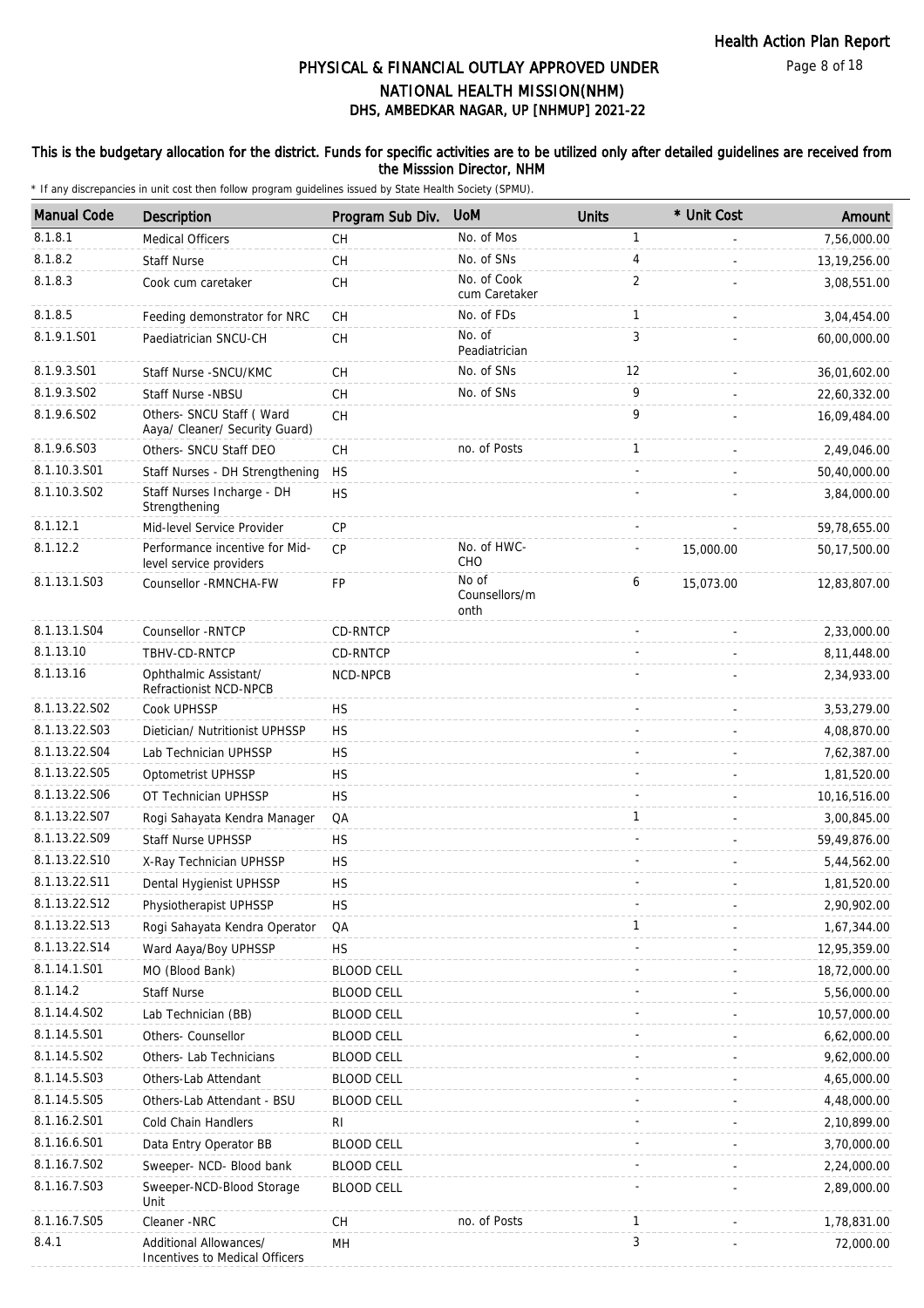Page 9 of 18

# DHS, AMBEDKAR NAGAR, UP [NHMUP] 2021-22 PHYSICAL & FINANCIAL OUTLAY APPROVED UNDER NATIONAL HEALTH MISSION(NHM)

## This is the budgetary allocation for the district. Funds for specific activities are to be utilized only after detailed guidelines are received from the Misssion Director, NHM

| <b>Manual Code</b> | Description                                                                                  | Program Sub Div. | <b>UoM</b>                      | <b>Units</b> | * Unit Cost  | Amount       |
|--------------------|----------------------------------------------------------------------------------------------|------------------|---------------------------------|--------------|--------------|--------------|
| 8.4.7              | Incentive to provider for PPIUCD FP<br>services @Rs 150 per PPIUCD<br>insertion              |                  | No of Cases                     | 5192         | 150.00       | 7,78,800.00  |
| 8.4.8              | Incentive to provider for PAIUCD FP<br>Services @Rs 150 per PAIUCD<br>insertion              |                  | No of Cases                     | 16           | 150.00       | 2,400.00     |
| 8.4.9              | Team based incentives for<br>Health & Wellness Centers<br>(H&WC Sub Center)                  | CP               | No of HWC                       |              | 11,000.00    | 36,79,500.00 |
| 8.4.10             | Team based incentives for<br>Health & Wellness Centers<br>(H&WC PHC)                         | <b>CP</b>        | No of HWC                       |              | 11,000.00    | 13,01,000.00 |
| 8.4.12.S01         | HRP identification and follow up<br>for ANM                                                  | MH               | No of HRP                       | 5500         | 200.00       | 11,00,000.00 |
| 8.4.12.S03         | Performance based Incentives to FP<br>RMNCHA Counselors in Family<br>Planning                |                  | No of Cases                     | 239          | 50.00        | 11,950.00    |
| 8.4.12.S04         | RI Cold chain handlers incentive                                                             | -RI              | Lumpsump                        | 10           | 2,400.00     | 2,88,000.00  |
| 9.2.1.1.7          | Training of Staff Nurses/ANMs /<br>LHVs in SBA                                               | Nursing          |                                 | 1            | 10,86,520.00 | 10,86,520.00 |
| 9.2.1.2.4          | Orienation activities on vitamin A CH<br>supplemenation and Anemia<br>Mukta Bharat Programme |                  | No of Batch                     | 26           |              | 92,556.00    |
| 9.2.1.2.20         | Orientation on National<br>Deworming Day                                                     | <b>RKSK</b>      | per participant                 | 60           | 100.00       | 1,20,280.00  |
| 9.2.1.3.2.S01      | <b>Qtr.Review/orientation meeting</b><br>at Block Level for ANM                              | <b>FP</b>        | No of<br>Orientation<br>meeting | 36           | 1,000.00     | 36,000.00    |
| 9.2.1.3.23         | Training of Medical officers<br>(Injectible Contraceptive<br>Trainings)                      | <b>FP</b>        | No of Batch                     | $\mathbf{1}$ | 41,800.00    | 41,800.00    |
| 9.2.1.3.24         | Training of AYUSH doctors<br>(Injectible Contraceptive<br>Trainings)                         | <b>FP</b>        | No of Batch                     | $\mathbf{1}$ | 22,800.00    | 22,800.00    |
| 9.2.1.3.25         | Training of Nurses (Staff<br>Nurse/LHV/ANM) (Injectible<br>Contraceptive Trainings)          | FP               | No of Batch                     | $\mathbf{1}$ | 35,800.00    | 35,800.00    |
| 9.2.1.3.27.S01     | FP-LMIS training-Urban Staffs<br>and others                                                  | FP               |                                 | $\mathbf{1}$ | 46,900.00    | 46,900.00    |
| 9.2.1.3.27.S02     | FP-LMIS training- ASHA Sangni<br>Refresher                                                   | <b>FP</b>        |                                 | 4            | 4,900.00     | 19,600.00    |
| 9.2.1.4.13.C       | Any other (please specify) Kishor RKSK<br>Swasyhya Manch                                     |                  | No of Events                    | 20           | 5,000.00     | 1,00,000.00  |
| 9.2.1.7.1.S01      | Training under Immunisation-<br><b>CCH</b>                                                   | R <sub>l</sub>   | Lumpsump                        |              |              | 38,200.00    |
| 9.2.1.7.1.S02      | Training under Immunisation-<br>Data Handler                                                 | $\mathsf{RI}$    | Lumpsump                        |              |              | 5,500.00     |
| 9.2.1.7.1.S03      | Training under Immunisation-<br>Health Worker                                                | R <sub>l</sub>   | Lumpsump                        |              |              | 4,15,800.00  |
| 9.2.2.6.3          | Kayakalp Trainings                                                                           | QA               | <b>Districts</b>                | $\mathbf{1}$ | 33,000.00    | 33,000.00    |
| 9.2.2.7.2          | Training cum review meeting for MIS<br>HMIS & MCTS at District level                         |                  | No of<br>Participants           |              |              | 45,540.00    |
| 9.2.2.7.3          | Training cum review meeting for MIS<br>HMIS & MCTS at Block level                            |                  | No of<br>Participants           |              |              | 1,90,800.00  |
| 9.2.2.8.1          | Training on CPCH for CHOs                                                                    | Nursing          | Lumpsump                        | $\mathbf{1}$ |              | 33,42,500.00 |
| 9.2.2.8.2          | Multi-skilling of ASHA, MPW ay<br>HWCs (SHC & PHC)                                           | <b>CP</b>        | Lumpsump                        |              |              | 14,00,000.00 |
| 9.2.2.8.5.S01      | Training of MPW and Asha                                                                     | CP               |                                 |              |              | 2,30,000.00  |
| 9.2.2.8.5.S02      | Training of MO and SN                                                                        | CP               |                                 |              |              | 4,02,500.00  |
| 9.2.2.8.5.S03      | Cost of Yoga Sessions                                                                        | CP               |                                 |              |              | 4,00,500.00  |
| 9.2.3.1.1          | Medical Officers (1 day)                                                                     | CD-IDSP          |                                 |              |              | 46,000.00    |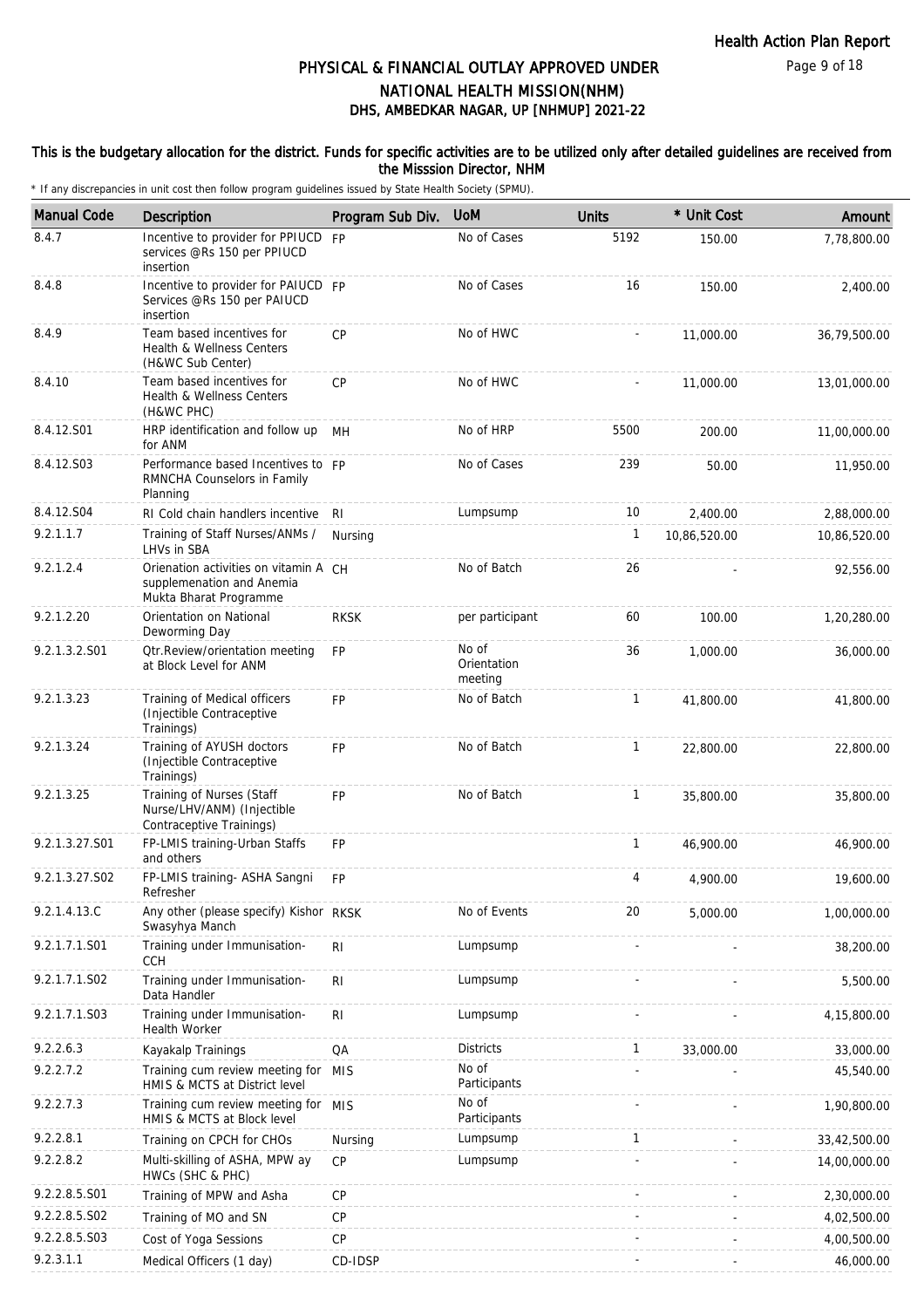Page 10 of 18

# DHS, AMBEDKAR NAGAR, UP [NHMUP] 2021-22 PHYSICAL & FINANCIAL OUTLAY APPROVED UNDER NATIONAL HEALTH MISSION(NHM)

### This is the budgetary allocation for the district. Funds for specific activities are to be utilized only after detailed guidelines are received from the Misssion Director, NHM

| <b>Manual Code</b> | Description                                                                                                                           | Program Sub Div. | <b>UoM</b>         | <b>Units</b> | * Unit Cost | Amount      |
|--------------------|---------------------------------------------------------------------------------------------------------------------------------------|------------------|--------------------|--------------|-------------|-------------|
| 9.2.3.1.5          | Data Managers (2days)                                                                                                                 | CD-IDSP          |                    |              |             | 18,400.00   |
| 9.2.3.1.7          | ASHA & MPWs, AWW &<br>Community volunteers (1 day)                                                                                    | CD-IDSP          |                    |              |             | 16,800.00   |
| 9.2.3.2.1          | Training / Capacity Building<br>(Malaria)                                                                                             | CD-NVBDCP        |                    |              |             | 37,800.00   |
| 9.5.3.2.6          | Training/sensitization of district<br>level officers on ELF and drug<br>distributors including peripheral<br>health workers (AES/ JE) | CD-NVBDCP        |                    |              |             | 2,68,200.00 |
| 9.2.3.4.1          | Trainings under RNTCP                                                                                                                 | <b>CD-RNTCP</b>  |                    |              |             | 2,90,000.00 |
| 9.2.3.4.2          | CME (Medical Colleges)                                                                                                                | CD-RNTCP         |                    |              |             | 50,000.00   |
| 9.2.3.5.5          | 1 day training of DEO of the<br>Treatment sites (MTC/TCs)                                                                             | CD-NVHCP         |                    |              |             | 3,000.00    |
| 9.2.4.2.1          | Training of PHC Medical Officers,<br>Nurses, Paramedical Workers &<br>Other Health Staff working<br>under NMHP                        | NCD-NMHP         | No of Distrcts     | 1            |             | 50,000.00   |
| 9.2.4.3.1          | Training of doctors and staff at<br>DH Level under NPHCE                                                                              | NCD-NPHCE        |                    | $\mathbf{1}$ |             | 40,000.00   |
| 9.2.4.4.1          | Trainings for District Tobacco<br><b>Control Centre</b>                                                                               | <b>NCD-NTCP</b>  |                    | $\mathbf{1}$ |             | 1,00,000.00 |
| 9.2.4.5.2          | District NCD Cell                                                                                                                     | NCD-NPCDCS       |                    | $\mathbf{1}$ |             | 2,00,000.00 |
| 9.2.4.9            | Trainings of Medical Officers,<br>Health Workers and Programme<br>officers under NPCCHH                                               | NCD-NPCCHH       |                    | 1            |             | 70,000.00   |
| 9.5.29.13.S04.02   | Scaling up Nurse Mentoring<br>Program Honorarium                                                                                      | Nursing          |                    | $\mathbf{1}$ |             | 5,40,000.00 |
| 9.5.29.13.S04.03   | Scaling up Nurse Mentoring<br>Program Yearly TA DA                                                                                    | Nursing          |                    | $\mathbf{1}$ |             | 27,000.00   |
| 9.5.29.13.S04.04   | Scaling up Nurse Mentoring<br>Program Register                                                                                        | Nursing          |                    | $\mathbf{1}$ |             | 2,250.00    |
| 9.2.3.6.1          | Trainings of Medical Officers and CD-NRCP<br>Health Workers under NRCP                                                                |                  |                    |              |             | 48,300.00   |
| 10.1.1.S01         | Community Base Maternal death MH<br>Review                                                                                            |                  | No of CBMDR        | 143          |             | 85,800.00   |
| 10.1.1.S02         | Incentive for Ist Responder<br>Maternal Death                                                                                         | MH               | No of<br>Responder | 43           |             | 43,000.00   |
| 10.1.2             | Child Death Review                                                                                                                    | СH               | No of Distrcts     | 1            |             | 8,20,500.00 |
| 10.2.4             | Microfilaria Survey - Lymphatic<br>Filariasis                                                                                         | CD-NVBDCP        |                    |              |             | 50,000.00   |
| 10.2.5             | Monitoring & Evaluation (Post<br>MDA assessment by medical<br>colleges (Govt. & private)/ICMR<br>institutions)                        | CD-NVBDCP        |                    |              |             | 15,000.00   |
| 10.3.1.2           | Sentinel surveillance Hospital<br>recurrent                                                                                           | CD-NVBDCP        |                    |              |             | 1,00,000.00 |
| 11.1.2.4.S01       | Celebration of New Born Care<br>Week                                                                                                  | IEC              | No of Distrcts     |              | 25,000.00   | 25,000.00   |
| 11.1.2.4.S02       | Celebration of Breastfeeding<br>Week                                                                                                  | <b>IEC</b>       |                    |              | 40,000.00   | 40,000.00   |
| 11.2.1.1           | Media Mix of Mid Media/ Mass<br>Media                                                                                                 | <b>IEC</b>       |                    | 10           |             | 55,000.00   |
| 11.1.3.1           | Media Mix of Mid Media/ Mass<br>Media                                                                                                 | <b>IEC</b>       |                    |              |             | 27,000.00   |
| 11.1.3.3           | IEC & promotional activities for<br>World Population Day<br>celebration                                                               | <b>FP</b>        | No of Events       | 10           |             | 1,61,000.00 |
| 11.1.3.4           | IEC & promotional activities for<br>Vasectomy Fortnight celebration                                                                   | <b>FP</b>        | No of Events       | 10           |             | 1,01,000.00 |
| 11.1.3.6           | Any Other IEC/BCC activities FP                                                                                                       | IEC              |                    |              |             | 17,550.00   |
|                    |                                                                                                                                       |                  |                    |              |             |             |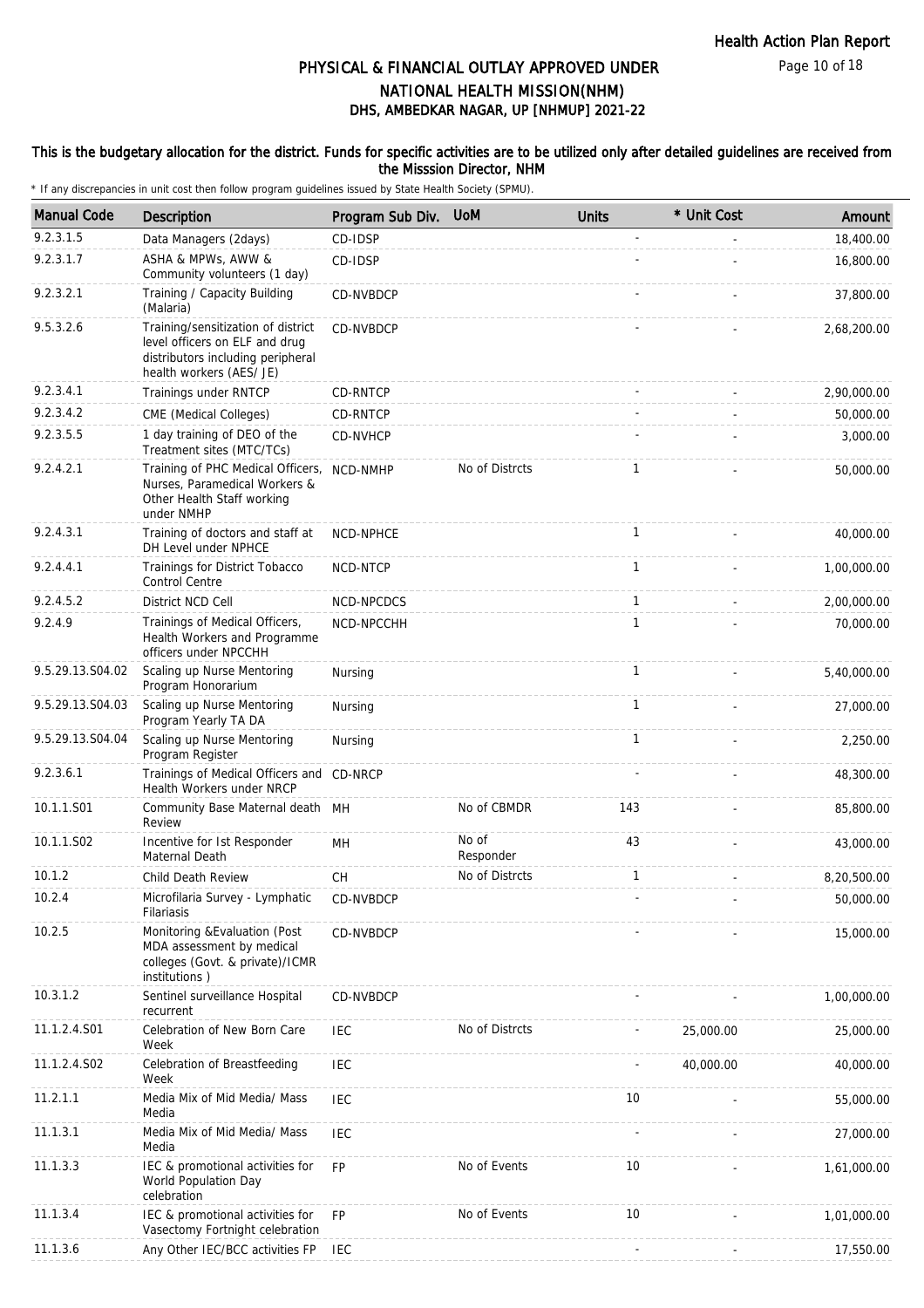### This is the budgetary allocation for the district. Funds for specific activities are to be utilized only after detailed guidelines are received from the Misssion Director, NHM

| <b>Manual Code</b> | Description                                                                                                                                          | Program Sub Div.  | <b>UoM</b>          | <b>Units</b> | * Unit Cost | Amount       |
|--------------------|------------------------------------------------------------------------------------------------------------------------------------------------------|-------------------|---------------------|--------------|-------------|--------------|
| 11.1.5.2           | Any other IEC/BCC activities<br>(Wall Painting, Banner & Poster)                                                                                     | R <sub>l</sub>    | Lumpsump            | L,           |             | 1,97,190.00  |
| 11.1.6.1.S01       | Creating awareness on declining FP<br>sex ratio issue (PNDT)- Block<br>Level                                                                         |                   | No of Events        | 9            | 10,000.00   | 90,000.00    |
| 11.1.6.1.S02       | Creating awareness on declining FP<br>sex ratio issue (PNDT)- District<br>Level                                                                      |                   | No of Events        | $\mathbf{1}$ | 25,000.00   | 25,000.00    |
| 11.1.7.1           | Health Education & Publicity for<br><b>NIDDCP</b>                                                                                                    | NCD-NIDDCP        | <b>Districts</b>    |              |             | 13,000.00    |
| 11.10.1.S04        | <b>VBD Promotional Activities</b>                                                                                                                    | <b>BLOOD CELL</b> |                     |              |             | 30,000.00    |
| 11.2.4             | IEC activities for Health &<br>Wellness centre (H&WC)                                                                                                | CP                |                     |              |             | 46,50,000.00 |
| 11.3.4             | IEC/BCC under NRCP: Rabies<br>Awareness and DO'S and Don'ts<br>in the event of Animal Bites                                                          | CD-NRCP           |                     |              |             | 3,38,440.00  |
| 11.3.6             | <b>IEC/BCC under NVHCP</b>                                                                                                                           | CD-NVHCP          |                     |              |             | 20,000.00    |
| 11.4.7             | IEC on Climate Sensitive<br>Diseases at Block, District and<br>State level - Air pollution, Heat<br>and other relevant Climate<br>Sensitive diseases | NCD-NPCCHH        |                     | 1            |             | 1.00.000.00  |
| 11.2.7.4           | Places covered with hoardings/<br>bill boards/ signage etc.                                                                                          | <b>IEC</b>        |                     |              | 4,500.00    | 4,86,000.00  |
| 11.2.7.5           | Usage of Folk media such as<br>Nukkad Natak/ mobile audio<br>visual services/ local radio etc.                                                       | <b>IEC</b>        |                     |              |             | 1,62,000.00  |
| 11.2.7.7           | State-level IEC Campaigns/Other IEC<br><b>IEC Campaigns</b>                                                                                          |                   |                     |              |             | 2,75,000.00  |
| 11.3.1.1           | <b>IEC/BCC</b> for Malaria                                                                                                                           | CD-NVBDCP         |                     |              |             | 35,000.00    |
| 11.3.1.2           | IEC/BCC for Social mobilization<br>(Dengue and Chikungunya)                                                                                          | CD-NVBDCP         |                     |              |             | 20,000.00    |
| 11.3.1.3           | IEC/BCC specific to J.E. in<br>endemic areas                                                                                                         | CD-NVBDCP         |                     |              |             | 50,000.00    |
| 11.3.1.4           | Specific IEC/BCC for Lymphatic<br>Filariasis                                                                                                         | <b>CD-NVBDCP</b>  |                     |              |             | 4,35,372.00  |
| 11.3.2.1           | IEC/BCC: Mass media, Outdoor<br>media, Rural media, Advocacy<br>media for NLEP                                                                       | CD-NLEP           |                     |              |             | 98,000.00    |
| 11.3.3.1           | ACSM (State & district)                                                                                                                              | CD-RNTCP          |                     |              |             | 1,40,000.00  |
| 11.3.3.2           | TB Harega Desh Jeetega<br>Compaign                                                                                                                   | CD-RNTCP          |                     |              |             | 10,000.00    |
| 11.4.2.1           | Translation of IEC material and<br>distribution                                                                                                      | NCD-NMHP          | No of Distrcts      | 1            |             | 4,00,000.00  |
| 11.4.3.2           | Celebration of days-ie<br>International Day for older<br>persons                                                                                     | NCD-NPHCE         |                     | 1            |             | 2,00,000.00  |
| 11.4.4.1           | IEC/SBCC for NTCP                                                                                                                                    | NCD-NTCP          |                     | 1            |             | 7,00,000.00  |
| 11.4.5.2           | IEC/BCC for District NCD Cell                                                                                                                        | NCD-NPCDCS        | No of Distrcts      | 1            |             | 3,00,000.00  |
| 11.2.7.2           | <b>Targeting Naturally Occurring</b><br>Gathering of People/ Health Mela                                                                             | <b>IEC</b>        |                     |              |             | 5,91,000.00  |
| 12.1.1.1           | Printing of MDR formats                                                                                                                              | MH                | No of format        | 160          |             | 4,800.00     |
| 12.1.1.2           | Printing of MCP cards, safe<br>motherhood booklets etc.                                                                                              | MН                | No of MCP<br>card   | 61800        |             | 10,50,600.00 |
| 12.1.1.3           | Printing of labor room registers<br>and casesheets/ LaQshya related<br>printing                                                                      | MH                | No of Case<br>sheet | 28400        |             | 2,84,000.00  |
| 12.1.1.4           | Printing cost for MAA<br>programme                                                                                                                   | CH                | No of Distrcts      | 1            |             | 28,200.00    |
| 12.1.1.5           | Any other (Printing of CAC                                                                                                                           | FP                | No of format        | 250          |             | 37,500.00    |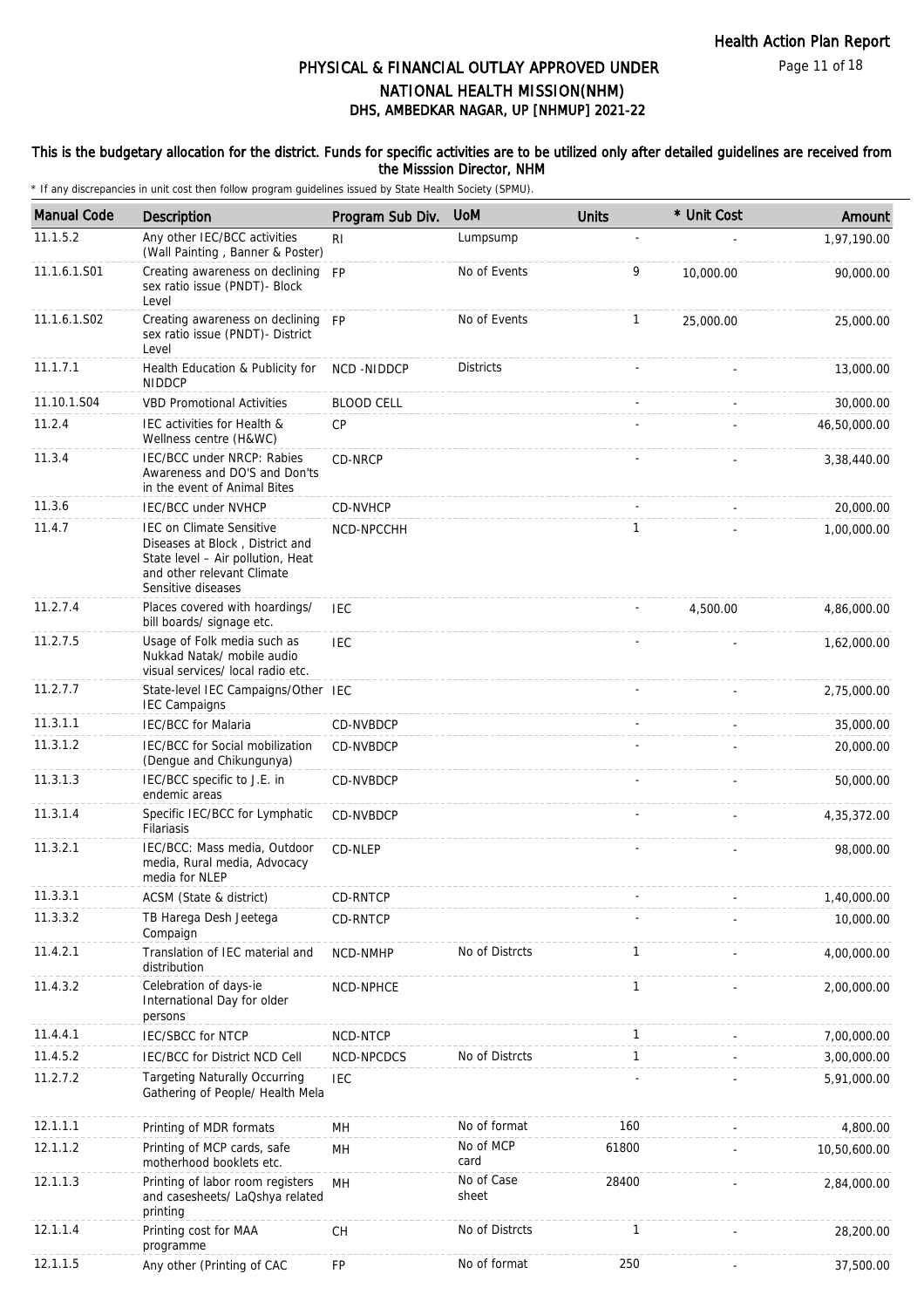### This is the budgetary allocation for the district. Funds for specific activities are to be utilized only after detailed guidelines are received from the Misssion Director, NHM

| <b>Manual Code</b> | Description                                                                                                                                                | Program Sub Div. | <b>UoM</b>                    | <b>Units</b> | * Unit Cost | Amount       |
|--------------------|------------------------------------------------------------------------------------------------------------------------------------------------------------|------------------|-------------------------------|--------------|-------------|--------------|
|                    | Format)                                                                                                                                                    |                  |                               |              |             |              |
| 12.1.2.4           | Printing of Child Death Review<br>formats                                                                                                                  | <b>CH</b>        | No of format                  | 75570        |             | 37,785.00    |
| 12.1.2.5           | Printing of compliance cards and CH<br>reporting formats for National<br>Iron Plus Initiative-for 6-59<br>months age group and for 5-10<br>years age group |                  | No of Register<br>/ Formats   | $\mathbf{1}$ |             | 30,550.00    |
| 12.1.2.6           | Printing of IEC materials and<br>reporting formats etc. for<br>National Deworming Day                                                                      | <b>RKSK</b>      |                               | 12228        |             | 3,36,590.00  |
| 12.1.2.7           | Printing of IEC Materials and<br>monitoring formats for IDCF                                                                                               | CH               | No of Distrcts                | $\mathbf{1}$ |             | 1,18,000.00  |
| 12.1.2.10          | Printing (SNCU data<br>management)                                                                                                                         | <b>CH</b>        | No of Units                   | $\mathbf{1}$ |             | 1,00,000.00  |
| 12.1.2.11          | Printing of HBNC referral cards<br>and other formats                                                                                                       | <b>CH</b>        | No of format                  | 547787       |             | 2,73,894.00  |
| 12.1.3.3           | Printing of FP Manuals,<br>Guidelines, etc.                                                                                                                | <b>FP</b>        | Lumpsump                      | $\mathbf{1}$ |             | 1,89,625.00  |
| 12.1.6.1           | Printing and dissemination of<br>Immunization cards, tally sheets,<br>monitoring forms etc.                                                                | R <sub>l</sub>   | No of<br><b>Benificieries</b> | 85544        |             | 8,55,440.00  |
| 12.3.4             | Printing for formats/registers<br>under NVHCP                                                                                                              | CD-NVHCP         |                               |              |             | 5,500.00     |
| 12.3.5.1           | Printing of form P,L, S under<br>IDSP progrm                                                                                                               | CD-IDSP          |                               |              |             | 52,312.00    |
| 12.3.6             | Printing fo formats for<br>monitoring and surrveilence<br><b>NRCP</b>                                                                                      | CD-NRCP          |                               |              |             | 43,718.00    |
| 12.2.8.S02         | Printing of Sub Centre and<br><b>VHSNC Register</b>                                                                                                        | <b>CP</b>        |                               |              |             | 2,16,780.00  |
| 12.2.2.1           | Printing of ASHA diary                                                                                                                                     | CP               | No of ASHA &<br>AF            |              |             | 4,44,150.00  |
| 12.2.2.2           | Printing of ASHA Modules and<br>formats                                                                                                                    | <b>CP</b>        | Lumpsump                      |              |             | 91,440.00    |
| 12.2.2.3           | Printing of CBAC format                                                                                                                                    | <b>CP</b>        |                               |              |             | 20,49,150.00 |
| 12.2.3.1           | Printing of cards for screening of BLOOD CELL<br>children for hemoglobinopathies                                                                           |                  | Lumpsump                      |              |             | 50,000.00    |
| 12.2.4.1           | Printing of HMIS Formats                                                                                                                                   | <b>MIS</b>       | Lumpsump                      |              |             | 53,232.00    |
| 12.2.4.3           | Printing of MCTS follow-up<br>formats/ services due list/ work<br>plan                                                                                     | <b>MIS</b>       | No of ASHA                    | 2372         |             | 85,388.00    |
| 12.2.5.1           | Printing Activites for Ayushman<br><b>Bharat H&amp;WC</b>                                                                                                  | CP               | No.of Register                |              |             | 21,000.00    |
| 12.3.1.1           | Printing of forms/registers for<br>Lymphatic Filariasis                                                                                                    | CD-NVBDCP        |                               |              |             | 1,46,268.00  |
| 12.3.1.3           | Printing of recording and<br>reporting forms/registers for<br>Malaria                                                                                      | CD-NVBDCP        |                               |              |             | 25,000.00    |
| 12.3.2.1           | Printing works                                                                                                                                             | CD-NLEP          |                               |              |             | 25,000.00    |
| 12.3.3.1           | Printing (ACSM)                                                                                                                                            | CD-RNTCP         |                               |              |             | 3,30,000.00  |
| 12.3.3.2           | Printing                                                                                                                                                   | CD-RNTCP         |                               |              |             | 2,60,000.00  |
| 12.4.4.1           | Printing of Challan Books under<br><b>NTCP</b>                                                                                                             | NCD-NTCP         |                               | 1            |             | 21,000.00    |
| 12.4.5.1           | Patient referral cards at PHC<br>Level                                                                                                                     | NCD-NPCDCS       | No of PHC                     | $\mathbf{1}$ |             | 90,000.00    |
| 12.4.5.2           | Patient referral cards at Sub-<br>centre level                                                                                                             | NCD-NPCDCS       |                               |              |             | 2,90,000.00  |
| 13.1.1.6           | Any Other                                                                                                                                                  | QA               |                               | 1            |             | 3,00,000.00  |
| 13.1.3             | Quality Assurance Certifications,                                                                                                                          | QA               |                               | $\mathbf{1}$ |             | 1,63,000.00  |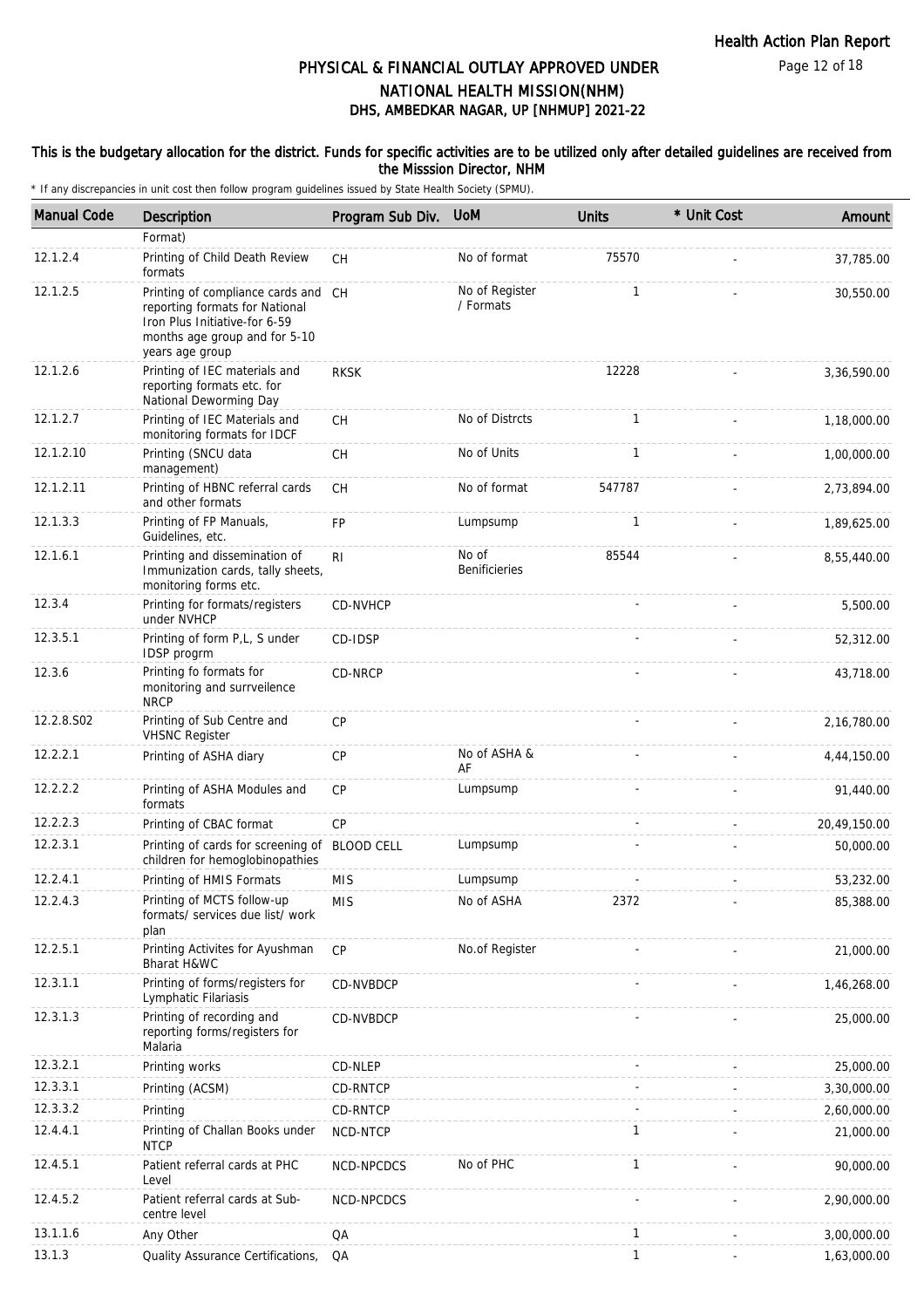Page 13 of 18

# DHS, AMBEDKAR NAGAR, UP [NHMUP] 2021-22 PHYSICAL & FINANCIAL OUTLAY APPROVED UNDER NATIONAL HEALTH MISSION(NHM)

## This is the budgetary allocation for the district. Funds for specific activities are to be utilized only after detailed guidelines are received from the Misssion Director, NHM

| <b>Manual Code</b> | Description                                                                                                                        | Program Sub Div. | <b>UoM</b>                              | <b>Units</b>   | * Unit Cost | Amount       |
|--------------------|------------------------------------------------------------------------------------------------------------------------------------|------------------|-----------------------------------------|----------------|-------------|--------------|
|                    | Re-certification (National & State<br>Certification) under NQAS                                                                    |                  |                                         |                |             |              |
| 13.2.1             | Assessments                                                                                                                        | QA               | No of Units                             |                | 8,000.00    | 8,000.00     |
| 13.2.2             | Kayakalp Awards                                                                                                                    | QA               |                                         | $\overline{7}$ |             | 6,50,000.00  |
| 14.1.1.3.S03       | District Logistic Manager                                                                                                          | FP               |                                         | $\mathbf{1}$   |             | 4,63,050.00  |
| 14.2.3.S02         | Implementation of FP-LMIS<br>District-Transportation Cost                                                                          | FP               | Yearly                                  | $\mathbf{1}$   | 74,973.00   | 74,973.00    |
| 14.2.4.1           | Alternative vaccine delivery in<br>hard to reach areas                                                                             | RI               | No of Session                           | 660            | 200.00      | 1,32,000.00  |
| 14.2.5             | Alternative Vaccine Delivery in<br>other areas                                                                                     | R <sub>l</sub>   | No of Session                           | 29976          | 90.00       | 26,97,840.00 |
| 14.2.6             | POL for vaccine delivery from<br>State to district and from district<br>to PHC/CHCs                                                | RI.              | <b>Districts</b>                        | $\mathbf{1}$   | 2,00,000.00 | 2,00,000.00  |
| 14.2.7             | Cold chain maintenance                                                                                                             | RI               | No of Points                            |                |             | 30,000.00    |
| 14.2.11            | Vehicle Hiring (NTEP)                                                                                                              | CD-RNTCP         |                                         |                |             | 1,12,000.00  |
| 14.2.13            | Sample transportation cost<br>under NVHCP                                                                                          | CD-NVHCP         |                                         |                |             | 12,000.00    |
| 14.2.14.S01        | Other Oprational Cost for State,<br>Regional and District Drug Ware<br>Houses                                                      | RI.              |                                         |                |             | 9,86,148.00  |
| 15.4.2             | Reimbursement for cataract<br>operation for NGO and Private<br>Practitioners                                                       | NCD-NPCB         | No of Cases                             |                |             | 29,59,440.00 |
| 15.3.3.3           | Private Provider Incentive                                                                                                         | CD-RNTCP         |                                         |                |             | 3,57,200.00  |
| 15.3.1.2           | Inter-sectoral convergence                                                                                                         | CD-NVBDCP        |                                         |                |             | 7,000.00     |
| 16.1.1.1.1         | State                                                                                                                              | <b>PM</b>        |                                         | 28             |             | 8,400.00     |
| 16.1.1.4           | Prepare detailed operational plan RBSK<br>for RBSK across districts<br>(including cost of plan)                                    |                  | No of Block                             | 9              | 500.00      | 4,500.00     |
| 16.1.1.6           | To develop micro plan at sub-<br>centre level                                                                                      | RI               | No of Sub<br>Centre                     | 270            | 100.00      | 27,000.00    |
| 16.1.1.7           | For consolidation of micro plans<br>at block level                                                                                 | R <sub>l</sub>   | No of Block                             | 15             | 1,000.00    | 15,000.00    |
| 16.1.2.1.6         | Review meetings/ workshops<br>under RKSK                                                                                           | <b>RKSK</b>      |                                         | 2              |             | 10,000.00    |
| 16.1.2.1.7         | RBSK Convergence/Monitoring<br>meetings                                                                                            | <b>RBSK</b>      | No of<br>Meetings                       | 3              | 500.00      | 13,500.00    |
| 16.1.2.1.14        | Quarterly review meetings<br>exclusive for RI at district level<br>with Block MOs, CDPO, and<br>other stake holders                | RI               | No. of<br>Participants                  | 260            |             | 26,000.00    |
| 16.1.2.1.15        | Quarterly review meetings<br>exclusive for RI at block level                                                                       | R <sub>1</sub>   | Lumpsump                                |                |             | 44,000.00    |
| 16.1.2.1.16        | <b>IDSP Meetings</b>                                                                                                               | CD-IDSP          |                                         |                |             | 6,000.00     |
| 16.1.2.1.17        | State Task Force, State<br><b>Technical Advisory Committee</b><br>meeting, District coordination<br>meeting (Lymphatic Filariasis) | CD-NVBDCP        |                                         |                |             | 60,000.00    |
| 16.1.2.1.21        | Medical Colleges (Any meetings)                                                                                                    | CD-RNTCP         |                                         |                |             | 10,000.00    |
| 16.1.2.1.22        | Monthly meeting with the<br>hospital staff                                                                                         | NCD-NTCP         |                                         | $\mathbf{1}$   |             | 48,000.00    |
| 16.1.2.1.24        | Sensitization workshop/ Meeting<br>of the State Program Officers<br>and District level Health Officers                             | NCD-NPCCHH       |                                         | $\mathbf{1}$   |             | 25,000.00    |
| 16.1.2.1.28.S01    | District Level MDR Review<br>Meeting                                                                                               | MН               | No of District<br>level MDR<br>meetings | 6              |             | 18,000.00    |
| 16.1.2.2.3         | State/ District Quality Assurance<br>Unit (Monitoring & Supervision)                                                               | QA               |                                         |                |             | 3,60,000.00  |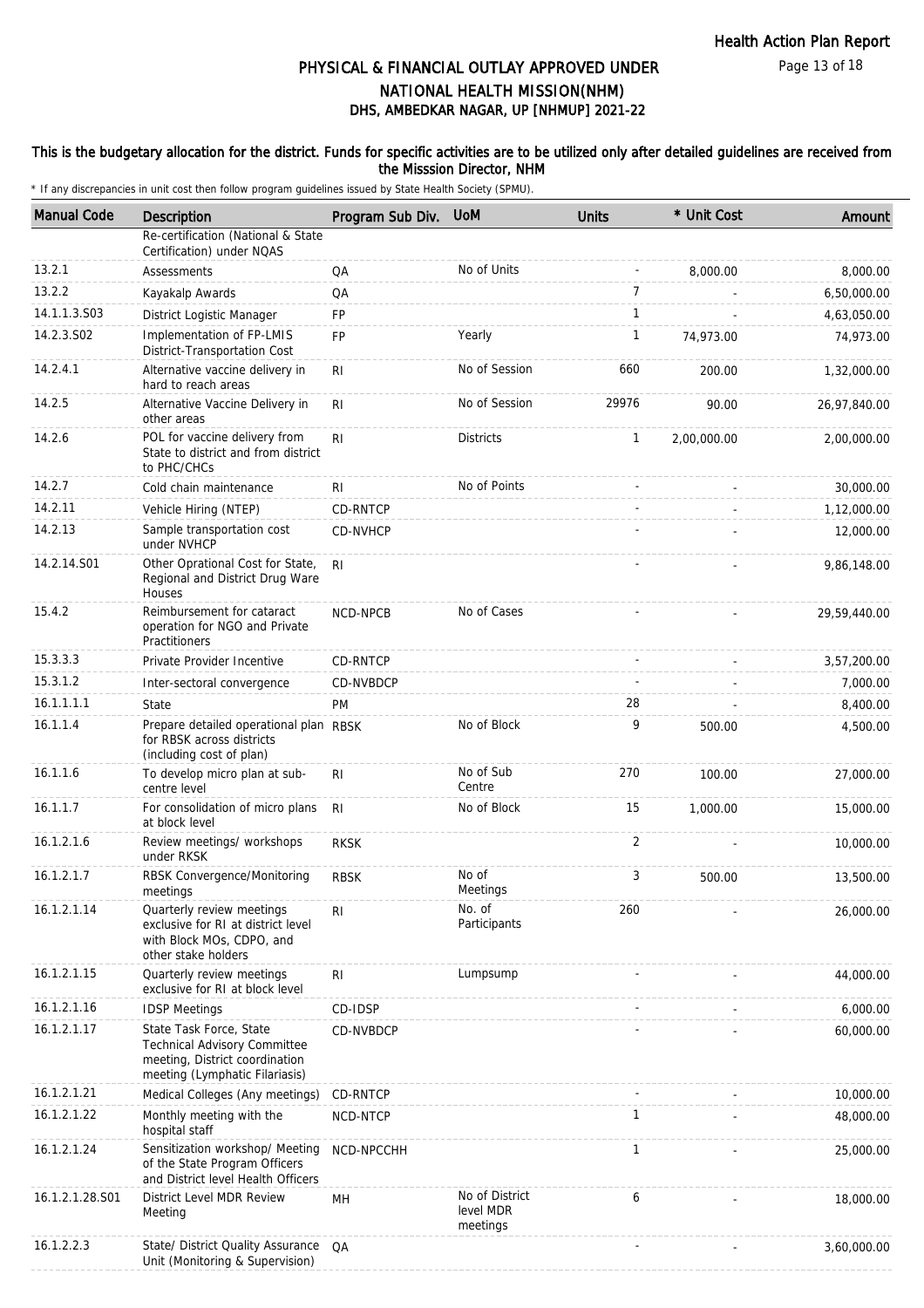Page 14 of 18

# DHS, AMBEDKAR NAGAR, UP [NHMUP] 2021-22 PHYSICAL & FINANCIAL OUTLAY APPROVED UNDER NATIONAL HEALTH MISSION(NHM)

## This is the budgetary allocation for the district. Funds for specific activities are to be utilized only after detailed guidelines are received from the Misssion Director, NHM

| <b>Manual Code</b> | Description                                                                                                                                           | Program Sub Div. | <b>UoM</b>                                              | <b>Units</b> | * Unit Cost | Amount      |
|--------------------|-------------------------------------------------------------------------------------------------------------------------------------------------------|------------------|---------------------------------------------------------|--------------|-------------|-------------|
| 16.1.2.2.8         | Monitoring & Supervision<br>(Lymphatic Filariasis)                                                                                                    | <b>CD-NVBDCP</b> |                                                         | ÷,           |             | 60,000.00   |
| 16.1.2.2.12        | District NCD Cell                                                                                                                                     | NCD-NPCDCS       |                                                         | 1            |             | 2,00,000.00 |
| 16.1.2.2.13        | Supervision and Monitoring                                                                                                                            | CD-RNTCP         |                                                         |              |             | 5,00,000.00 |
| 16.1.2.2.16        | Monitoring and Surveillance<br>(review meetings, Travel) under<br><b>NRCP</b>                                                                         | CD-NRCP          |                                                         |              |             | 50,000.00   |
| 16.1.2.S01         | Operational Cost and Mobilty<br>Support for District FPLMIS<br>Managers                                                                               | <b>FP</b>        | <b>Districts</b>                                        | $\mathbf{1}$ |             | 1,20,000.00 |
| 16.1.3.1.1         | Mobility Support for SPMU/State                                                                                                                       | ME               |                                                         |              |             | 54,000.00   |
| 16.1.3.1.9         | Mobility support for Rapid<br>Response Team                                                                                                           | CD-NVBDCP        |                                                         |              |             | 60,750.00   |
| 16.1.3.1.13        | Vehicle Operation (POL) (NTEP)                                                                                                                        | CD-RNTCP         |                                                         |              |             | 9,20,000.00 |
| 16.1.3.1.14        | Vehicle hiring (NTEP)                                                                                                                                 | CD-RNTCP         |                                                         |              |             | 5,94,000.00 |
| 16.1.3.1.18.2      | Hiring of Operational Vehicle<br>under NTCP                                                                                                           | NCD-NTCP         |                                                         | $\mathbf{1}$ |             | 4,80,000.00 |
| 16.1.3.3.1         | PM activities for World<br>Population Day' celebration<br>(Only mobility cost): funds<br>earmarked for district level<br>activities                   | <b>FP</b>        | No of Events                                            | $\mathbf{1}$ | 20,000.00   | 20,000.00   |
| 16.1.3.3.2         | PM activities for Vasectomy<br>Fortnight celebration (Only<br>mobility cost): funds earmarked<br>for district level activities                        | <b>FP</b>        | No of Events                                            | $\mathbf{1}$ | 5.000.00    | 5,000.00    |
| 16.1.3.3.3.S01     | Mobility Support for District -<br>M&E                                                                                                                | <b>ME</b>        | 02 Taxis hired<br>at Dist. for SS<br>@33000/Vehic<br>le | 24           | 33,000.00   | 7,92,000.00 |
| 16.1.3.3.3.S03     | Mobilty Support for CHO TA/DA                                                                                                                         | <b>CP</b>        | No. of CHO                                              |              | 500.00      | 6,69,000.00 |
| 16.1.3.3.5         | Mobility Costs for ASHA<br>Resource Centre/ASHA<br>Mentoring Group (Kindly Specify)                                                                   | <b>CP</b>        |                                                         |              |             | 10,000.00   |
| 16.1.3.3.7         | Mobility Support for supervision<br>for district level officers.                                                                                      | -RI              | No of Distrcts                                          |              |             | 2,50,000.00 |
| 16.1.3.3.8         | MOBILITY: Travel Cost, POL,<br>etc. during outbreak<br>investigations and field visits for<br>monitoring programme activities<br>at DSU on need basis | CD-IDSP          |                                                         |              |             | 2,70,000.00 |
| 16.1.3.3.9         | Monitoring, Evaluation &<br>Supervision & Epidemic<br>Preparedness (Only Mobility<br>Expenses)                                                        |                  |                                                         |              |             | 1,98,000.00 |
| 16.1.3.3.10        | Travel expenses - Contractual<br>Staff at District level                                                                                              | CD-NLEP          |                                                         |              |             | 25,000.00   |
| 16.1.3.3.11        | Mobility Support: District Cell                                                                                                                       | CD-NLEP          |                                                         |              |             | 1,50,000.00 |
| 16.1.3.3.12        | Medical Colleges (All service<br>delivery to be budgeted under<br>B.30)                                                                               | <b>CD-RNTCP</b>  |                                                         |              |             | 12,000.00   |
| 16.1.3.3.13        | Miscellaneous/ Travel                                                                                                                                 | NCD-NMHP         |                                                         | $\mathbf{1}$ |             | 5,00,000.00 |
| 16.1.3.3.14        | <b>Enforcement Squads</b>                                                                                                                             | NCD-NTCP         |                                                         | 1            |             | 10,000.00   |
| 16.1.3.3.16        | District NCD Cell (TA, DA, POL)                                                                                                                       | NCD-NPCDCS       |                                                         | $\mathbf{1}$ |             | 2,00,000.00 |
| 16.1.3.3.17.S01    | Mission Parivar Vikas Campaign                                                                                                                        | <b>FP</b>        | No of<br>Campaign                                       | 28           | 1,000.00    | 27,990.00   |
| 16.1.3.3.17.S04    | Mobility Support for District<br>Maternal Health Consultant                                                                                           | MH               | No fo<br>Mentoring &<br>Support visit                   | 12           |             | 1,20,000.00 |
| 16.1.3.4.1         | PM activities for World<br>Population Day' celebration                                                                                                | FP               | No of Events                                            | 9            | 1,000.00    | 9,000.00    |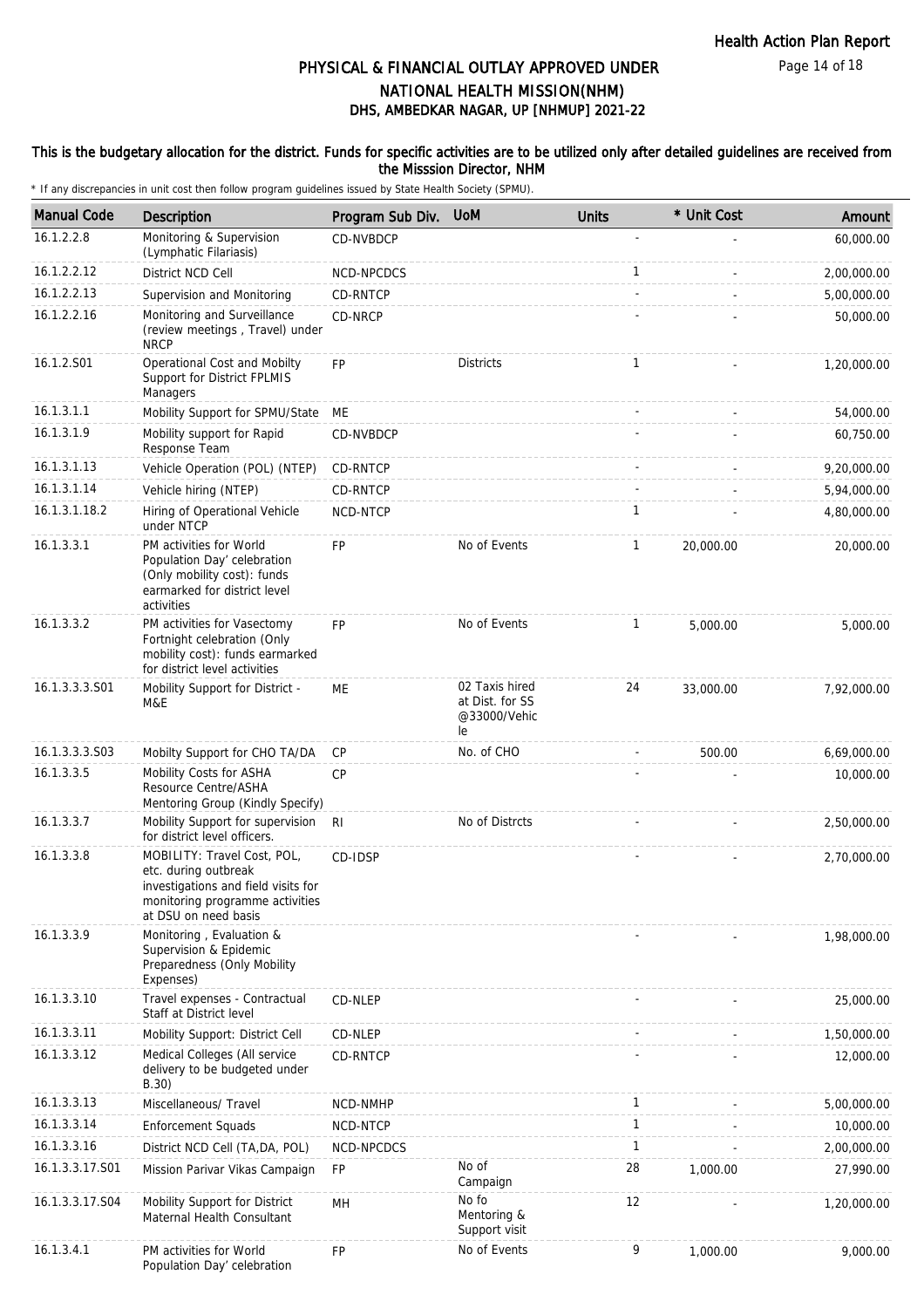### This is the budgetary allocation for the district. Funds for specific activities are to be utilized only after detailed guidelines are received from the Misssion Director, NHM

| <b>Manual Code</b> | Description                                                                                                                 | Program Sub Div. | <b>UoM</b>                                                      | <b>Units</b> | * Unit Cost | Amount       |
|--------------------|-----------------------------------------------------------------------------------------------------------------------------|------------------|-----------------------------------------------------------------|--------------|-------------|--------------|
|                    | (Only mobility cost): funds<br>earmarked for block level<br>activities                                                      |                  |                                                                 |              |             |              |
| 16.1.3.4.2         | PM activities for Vasectomy<br>Fortnight celebration (Only<br>mobility cost): funds earmarked<br>for block level activities | <b>FP</b>        | No of Events                                                    | 9            | 1,000.00    | 9,000.00     |
| 16.1.3.4.3.S01     | Mobility for Supportive<br>Supervision At Block Level-M&E                                                                   | ME               | 01 Taxi hired<br>at Block level<br>for SS<br>@33000/Vehic<br>le |              | 33,000.00   | 35,64,000.00 |
| 16.1.3.4.3.S02     | Mobility Support &<br>Commnication cost for BCPM                                                                            | CP               | No. of BCPM                                                     |              | 5,100.00    | 5,50,800.00  |
| 16.1.3.4.5.S01     | Communication Cost for HWC<br>Staff                                                                                         | CP               |                                                                 |              |             | 5,57,500.00  |
| 16.1.4.1.1         | JSY Administrative Expenses                                                                                                 | MН               | As per<br><b>Deliveries</b><br>Load                             |              |             | 17,46,160.00 |
| 16.1.4.1.5         | Office expenses on telephone,<br>fax, Broadband Expenses &<br><b>Other Miscellaneous</b><br>Expenditures                    | CD-IDSP          |                                                                 |              |             | 1,41,000.00  |
| 16.1.4.1.6         | contingency support                                                                                                         | <b>CD-NVBDCP</b> |                                                                 |              | $\sim$      | 50,000.00    |
| 16.1.4.1.10        | Office Operation (Miscellaneous)                                                                                            | CD-RNTCP         |                                                                 |              |             | 3,17,500.00  |
| 16.1.4.1.11        | Tobacco Cessation Centre (TCC): NCD-NTCP<br>Office Expenses                                                                 |                  |                                                                 | 1            |             | 1,00,000.00  |
| 16.1.4.2.1         | District Quality Assurance Unit<br>(Operational cost)                                                                       | QA               |                                                                 |              |             | 3,96,000.00  |
| 16.1.4.2.4         | Office operation & Maintenance - CD-NLEP<br><b>District Cell</b>                                                            |                  |                                                                 |              |             | 35,000.00    |
| 16.1.4.2.5         | District Cell - Consumables                                                                                                 | CD-NLEP          |                                                                 |              |             | 30,000.00    |
| 16.1.4.2.6         | Operational expenses of the<br>district centre : rent, telephone<br>expenses, website etc.                                  | NCD-NMHP         |                                                                 | 1            |             | 10,000.00    |
| 16.1.4.2.8         | District Tobacco Control Cell<br>(DTCC): Misc./Office Expenses                                                              | NCD-NTCP         |                                                                 | 1            |             | 5,00,000.00  |
| 16.1.4.2.9         | District NCD Cell (Contingency)                                                                                             | NCD-NPCDCS       |                                                                 | $\mathbf{1}$ |             | 1,00,000.00  |
| 16.1.4.3.1         | SNCU Data management<br>(excluding HR)                                                                                      | <b>CH</b>        | No of Units                                                     | 1            | 1,00,000.00 | 60,000.00    |
| 16.1.5.2.1         | Minor repairs and AMC of<br>IT/office equipment supplied<br>under IDSP                                                      | CD-IDSP          |                                                                 |              |             | 10,000.00    |
| 16.1.5.2.4         | Vehicle Operation (Maintenance) CD-RNTCP                                                                                    |                  |                                                                 |              |             | 1,08,000.00  |
| 16.1.5.3.1         | PM activities under Micronutrient RI<br>Supplementation Programme                                                           |                  | Lumpsump                                                        |              |             | 2,48,000.00  |
| 16.1.5.3.3         | Concurrent Audit system                                                                                                     | <b>FD</b>        |                                                                 |              |             | 1,08,000.00  |
| 16.1.5.3.7         | Epidemic preparedness (Dengue<br>& Chikungunya)                                                                             | CD-NVBDCP        |                                                                 |              |             | 35,000.00    |
| 16.1.5.3.16.S05    | DPMU Operational Cost                                                                                                       | <b>HR</b>        |                                                                 | 1            |             | 13,76,220.00 |
| 16.1.5.3.16.S06    | <b>BPMU Oprational Cost</b>                                                                                                 | <b>HR</b>        |                                                                 | 9            |             | 18,75,312.00 |
| 16.1.5.3.16.S09    | Oprational Cost for RBSK                                                                                                    | <b>RBSK</b>      | No of DEIC<br>Manager                                           | 1            | 10,000.00   | 10,000.00    |
| 16.1.5.3.16.S10    | Operational cost of RBSK-MHT                                                                                                | <b>RBSK</b>      | No of Team                                                      | 18           | 14,000.00   | 2,52,000.00  |
| 16.1.5.3.16.S15    | Office & Administrative Expence<br>for State & District Rabies<br>Program                                                   | CD-NRCP          |                                                                 |              |             | 12,000.00    |
| 16.1.5.3.16.S18    | Office operational cost & other<br>office expences unedr NPCB                                                               | NCD-NPCB         |                                                                 |              |             | 1,00,000.00  |
| 16.1.5.3.16.S22.   | Pol & Opex of DG set of Vaccine RI                                                                                          |                  | <b>Districts</b>                                                |              | 1,20,000.00 | 1,20,000.00  |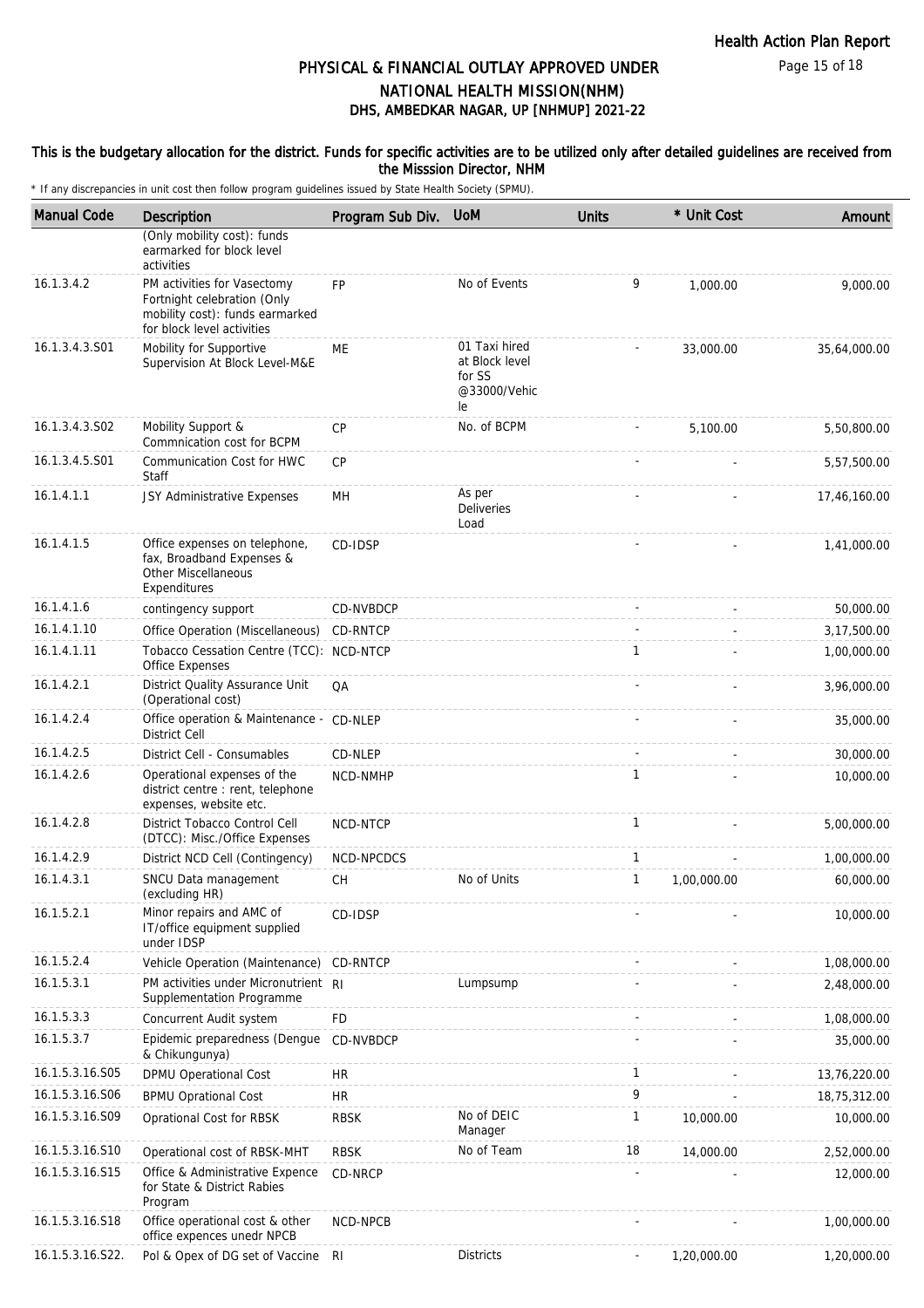### This is the budgetary allocation for the district. Funds for specific activities are to be utilized only after detailed guidelines are received from the Misssion Director, NHM

| <b>Manual Code</b> | <b>Description</b>                                                               | Program Sub Div. | <b>UoM</b>                           | <b>Units</b> | * Unit Cost | Amount       |
|--------------------|----------------------------------------------------------------------------------|------------------|--------------------------------------|--------------|-------------|--------------|
|                    | Storage at District level & other<br>Cold Chain Point under RI                   |                  |                                      |              |             |              |
| 16.1.5.3.16.S25    | Operational Cost for District<br>Maternal Health Consultant                      | MН               | No of monthly<br>operational<br>cost |              |             | 1,20,000.00  |
| 16.2.1.S02         | Data Entry Operator                                                              | <b>FP</b>        | No of<br>HR/MONTH                    | $\mathbf{1}$ | 14,071.00   | 2,55,259.00  |
| 16.2.1.S11         | Contigency District PCPNDT Cell                                                  | <b>FP</b>        | No of<br>District/Month              | 1            | 5,000.00    | 5,000.00     |
| 16.2.2.S03         | District Level Mobility Support<br>for PNDT Team                                 | <b>FP</b>        | No of Distrcts                       | $\mathbf{1}$ | 50,000.00   | 50,000.00    |
| 16.3.2.S01         | Mobility Support for HMIS &<br><b>MCTS Block Level</b>                           | <b>MIS</b>       |                                      | 9            |             | 32,400.00    |
| 16.3.3.S01         | Operational cost for HMIS &<br>MCTS-AMC                                          | <b>MIS</b>       |                                      |              |             | 88,000.00    |
| 16.3.3.S02         | Operational cost for HMIS &<br>MCTS-Internet                                     | <b>MIS</b>       |                                      |              |             | 1,26,000.00  |
| 16.3.3.S03         | Operational cost for HMIS &<br>MCTS-Office Expenditure                           | <b>MIS</b>       |                                      |              |             | 1,80,000.00  |
| 16.3.3.S04         | Operational cost for HMIS &<br>MCTS-Recurring Charges for<br><b>ANMOL Tablet</b> | <b>MIS</b>       |                                      | 298          |             | 10,72,800.00 |
| 16.4.2.1.1.S01     | District Programme Manager                                                       | <b>HR</b>        |                                      | $\mathbf{1}$ |             | 6,61,632.00  |
| 16.4.2.1.1.S02     | <b>District Community Process</b><br>Manager                                     | <b>HR</b>        |                                      | $\mathbf{1}$ |             | 5,38,488.00  |
| 16.4.2.1.1.S04     | District Accounts Manager                                                        | <b>HR</b>        |                                      | $\mathbf{1}$ |             | 5,38,488.00  |
| 16.4.2.1.1.S05     | District Data Cum Account<br>Assistant                                           | <b>HR</b>        |                                      | $\mathbf{1}$ |             | 3,67,548.00  |
| 16.4.2.1.1.S06     | DEIC manager                                                                     | <b>RBSK</b>      |                                      | $\mathbf{1}$ |             | 5,79,888.00  |
| 16.4.2.1.1.S09     | Support Staff                                                                    | <b>HR</b>        |                                      | $\mathbf{1}$ |             | 2,00,775.00  |
| 16.4.2.1.2.S02     | District Consultant(MH)                                                          | MН               | No of District<br>Consultant MH      | $\mathbf{1}$ |             | 5,29,200.00  |
| 16.4.2.1.2.S04     | District Hospital Quality Manager                                                | QA               |                                      | $\mathbf{1}$ |             | 5,10,510.00  |
| 16.4.2.1.2.S05     | District Consultant Quality<br>Assurance                                         | QA               |                                      | $\mathbf{1}$ |             | 6,08,600.00  |
| 16.4.2.1.8.S01     | Programme cum Admin. Asst.                                                       | QA               |                                      | 1            |             | 2,34,915.00  |
| 16.4.2.2.2.S01     | District Epidemiologist-CD-IDSP                                                  | CD-IDSP          |                                      |              |             | 8,78,644.00  |
| 16.4.2.2.2.SO2     | District Leprosy Consultant-CD-<br><b>NLEP</b>                                   | CD-NLEP          |                                      |              |             | 5,50,330.00  |
| 16.4.2.2.4.S01     | Sr PMDT-TB HIV Coodinators                                                       | CD-RNTCP         |                                      |              |             | 4,68,846.00  |
| 16.4.2.2.4.S02     | PPM Coordinator-RNTCP                                                            | CD-RNTCP         |                                      |              |             | 4,47,500.00  |
| 16.4.2.2.4.S03     | District Programme Coordinator-<br><b>RNTCP</b>                                  | CD-RNTCP         |                                      |              |             | 5,59,000.00  |
| 16.4.2.2.5.S01     | District Data Manager-CD-IDSP                                                    | CD-IDSP          |                                      |              |             | 3,73,162.00  |
| 16.4.2.2.5.S02     | <b>Statistical Asst. DRTB Centre</b>                                             | CD-RNTCP         |                                      |              |             | 3,64,000.00  |
| 16.4.2.2.6.S01     | Senior Treatment<br>Supervisor(STS)                                              | CD-RNTCP         |                                      |              |             | 53,41,070.00 |
| 16.4.2.2.6.S03     | Senior TB Lab Supervisor(STLS)                                                   | CD-RNTCP         |                                      |              |             | 25,94,350.00 |
| 16.4.2.2.7.S01     | Accountant- Full time                                                            | CD-RNTCP         |                                      |              |             | 3,39,000.00  |
| 16.4.3.1.1.S01     | <b>Block Programme Manager</b>                                                   | HR               |                                      | 9            |             | 34,75,293.00 |
| 16.4.3.1.1.S02     | <b>Block Account Manager</b>                                                     | <b>HR</b>        |                                      | 9            |             | 30,07,584.00 |
| 16.4.3.1.1.S03     | <b>Block Community Process</b><br>Manager                                        | CP               |                                      |              |             | 26,49,177.00 |
| 16.4.3.1.9.S03     | Data Entry Operator-HR                                                           | <b>HR</b>        |                                      | 1            |             | 2,78,520.00  |
| 16.4.3.1.9.S04     | Data Entry Operator-MCTS OPR<br>820 MIS                                          | <b>MIS</b>       |                                      | 9            |             | 23,72,976.00 |
| 16.4.3.1.9.S05     | Data Entry Operator-MIS                                                          | <b>MIS</b>       |                                      | 13157        |             | 65,784.00    |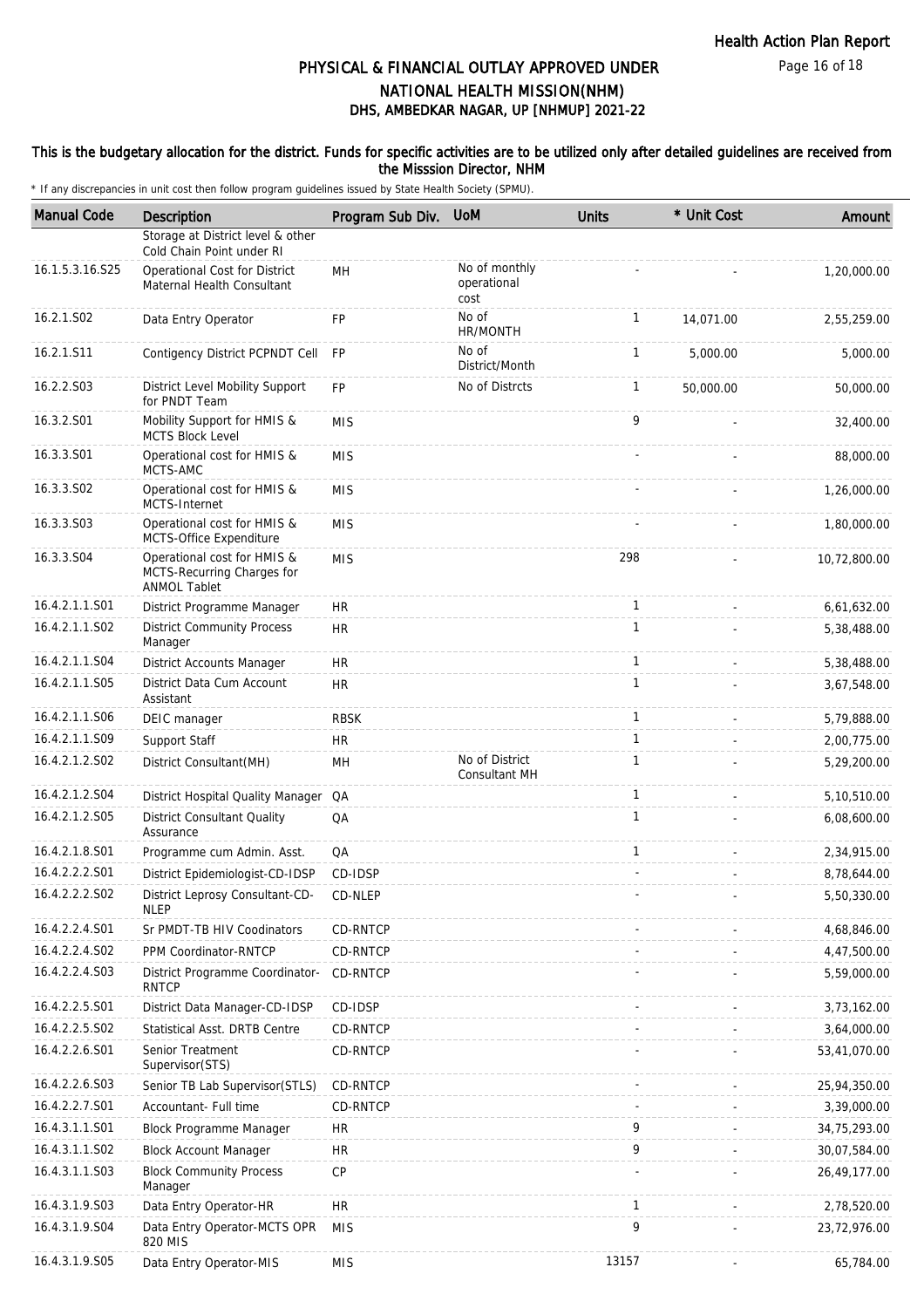### This is the budgetary allocation for the district. Funds for specific activities are to be utilized only after detailed guidelines are received from the Misssion Director, NHM

| <b>Manual Code</b> | Description                                                                          | Program Sub Div. | <b>UoM</b>               | <b>Units</b> | * Unit Cost | Amount       |
|--------------------|--------------------------------------------------------------------------------------|------------------|--------------------------|--------------|-------------|--------------|
|                    | Outsource                                                                            |                  |                          |              |             |              |
| 16.4.3.1.9.S07     | Data Entry Operator-RI                                                               | RI               |                          |              |             | 2,37,510.00  |
| 16.4.3.1.9.S08     | Data Entry Operator-RNTCP                                                            | CD-RNTCP         |                          |              |             | 3,45,000.00  |
| 16.4.3.1.9.S11     | Data Entry Operator- CD-IDSP                                                         | CD-IDSP          |                          |              |             | 2,26,215.00  |
| 16.4.3.1.9.S13     | Data Entry Operator- NBCP-<br><b>District</b>                                        | NCD-NPCB         |                          |              |             | 1,60,606.00  |
| 17.2.1             | Telemedicine/ teleconsultation<br>facility under Ayushman Bharat<br>H&WC             | <b>CP</b>        |                          |              |             | 15,66,000.00 |
| 17.8.S05           | Internet Cost to ASHA & AF at<br><b>HWC</b>                                          | <b>CP</b>        | No of ASHA &<br>AF       |              | 200.00      | 17,98,200.00 |
| 18.1.4             | Counseling training for Service<br>Provider                                          | FP               | No of Batch              | $\mathbf{1}$ | 15,400.00   | 15,400.00    |
| U.1.1.1.2          | Support for implementation of<br><b>NVBDCP</b>                                       | CD-NVBDCP        |                          |              |             | 4,16,800.00  |
| U.1.3.1            | Operational Expenses of UPHCs<br>(excluding rent)                                    | <b>NUHM</b>      | No of UPHC               | 5            | 8,000.00    | 4,56,000.00  |
| U.2.2.1            | Mobility support for ANM/LHV                                                         | <b>NUHM</b>      | No of ANM                | 20           | 500.00      | 1,20,000.00  |
| U.2.3.1            | <b>UHNDs</b>                                                                         | <b>NUHM</b>      | No of ANM                | 20           | 1,000.00    | 2,40,000.00  |
| U.2.3.2            | Special outreach camps in<br>slums/ vulnerable areas                                 | <b>NUHM</b>      | No of UPHC               | 4            | 6,500.00    | 1,56,000.00  |
| U.3.1.1.1          | Incentives for routine activities                                                    | <b>NUHM</b>      | No of ASHA               | 60           | 2,000.00    | 14,40,000.00 |
| U.3.1.1.2          | ASHA incentives for Ayushman<br>Bharat Health & Wellness<br>Centres (H&WC)           | <b>NUHM</b>      | No of ASHA               | 27           | 1,000.00    | 3,24,000.00  |
| U.3.1.1.3.S01      | Incentive for Health Promotion<br>Day for ASHAs                                      | <b>NUHM</b>      | No of ASHA               | 60           | 200.00      | 1,44,000.00  |
| U.3.1.1.3.S02      | Incentive for PMMVY for ASHAs                                                        | <b>NUHM</b>      | No of<br>Benificary      | 840          | 100.00      | 84,000.00    |
| U.3.1.1.3.S03      | Incentive for Dengue and<br>chikenguiniya for ASHAs                                  | CD-NVBDCP        |                          |              |             | 60,000.00    |
| U.3.1.2.1          | Module Training (Induction, VI & NUHM<br>VII)                                        |                  |                          | 1            |             | 88,200.00    |
| U.3.1.3.1          | Supportive provisions (uniform/<br>awards etc)                                       | <b>NUHM</b>      |                          | 60           |             | 39,000.00    |
| U.3.2.1.1          | Training of MAS                                                                      | <b>NUHM</b>      | No of Batch              | 2            | 43,300.00   | 86,600.00    |
| U.4.1.1.2          | Untied grants to UPHCs Rented<br>Building                                            | <b>NUHM</b>      | No of UPHC               | 5            | 1,00,000.00 | 5,00,000.00  |
| U.4.1.4            | Untied grants to MAS                                                                 | <b>NUHM</b>      | No of MASs               | 60           | 5,000.00    | 3,00,000.00  |
| U.5.1.4.           | Rent for UPHC                                                                        | <b>NUHM</b>      | No of UPHC               | 5            | 17,325.00   | 9,87,525.00  |
| U.6.1.1            | Equipment for AB-HWCs                                                                | <b>NUHM</b>      | No of New<br><b>UPHC</b> | $\mathbf{1}$ | 3,00,000.00 | 3,00,000.00  |
| U.6.2.1.1          | Procurement of drugs for AB-<br>H&WCs                                                | <b>NUHM</b>      | No of HWC                | 3            | 1,30,000.00 | 3,90,000.00  |
| U.6.2.1.2          | Procurement of drugs for<br>facilities other than AB-HWCs                            | <b>NUHM</b>      | No of HWC                | 2            | 1,30,000.00 | 2,60,000.00  |
| U.6.3.1            | Tablets/ software for IT support<br>of Ayushman Bharat H&WC                          | <b>NUHM</b>      |                          | 3            |             | 30,000.00    |
| U.8.1.1.1          | ANMs/LHVs UPHC                                                                       | <b>NUHM</b>      |                          | 20           |             | 42,89,712.00 |
| U.8.1.2.1          | Staff nurse UPHC                                                                     | <b>NUHM</b>      |                          | 12           |             | 33,44,996.00 |
| U.8.1.3.1          | Lab Technicians UPHC                                                                 | <b>NUHM</b>      |                          | 5            |             | 10,05,591.00 |
| U.8.1.4.1          | Pharmacists UPHC                                                                     | <b>NUHM</b>      |                          | 5            |             | 13,44,899.00 |
| U.8.1.8.1.1        | MO at UPHC Full-time                                                                 | <b>NUHM</b>      |                          | 5            |             | 35,56,259.00 |
| U.8.1.10.1         | Other Support staff                                                                  | <b>NUHM</b>      |                          | 13           |             | 19,89,210.00 |
| U.8.4.1            | Performance linked Payment/<br>Team based incentives for<br>Ayushman Bharat Health & | <b>NUHM</b>      |                          | 3            |             | 5,40,000.00  |